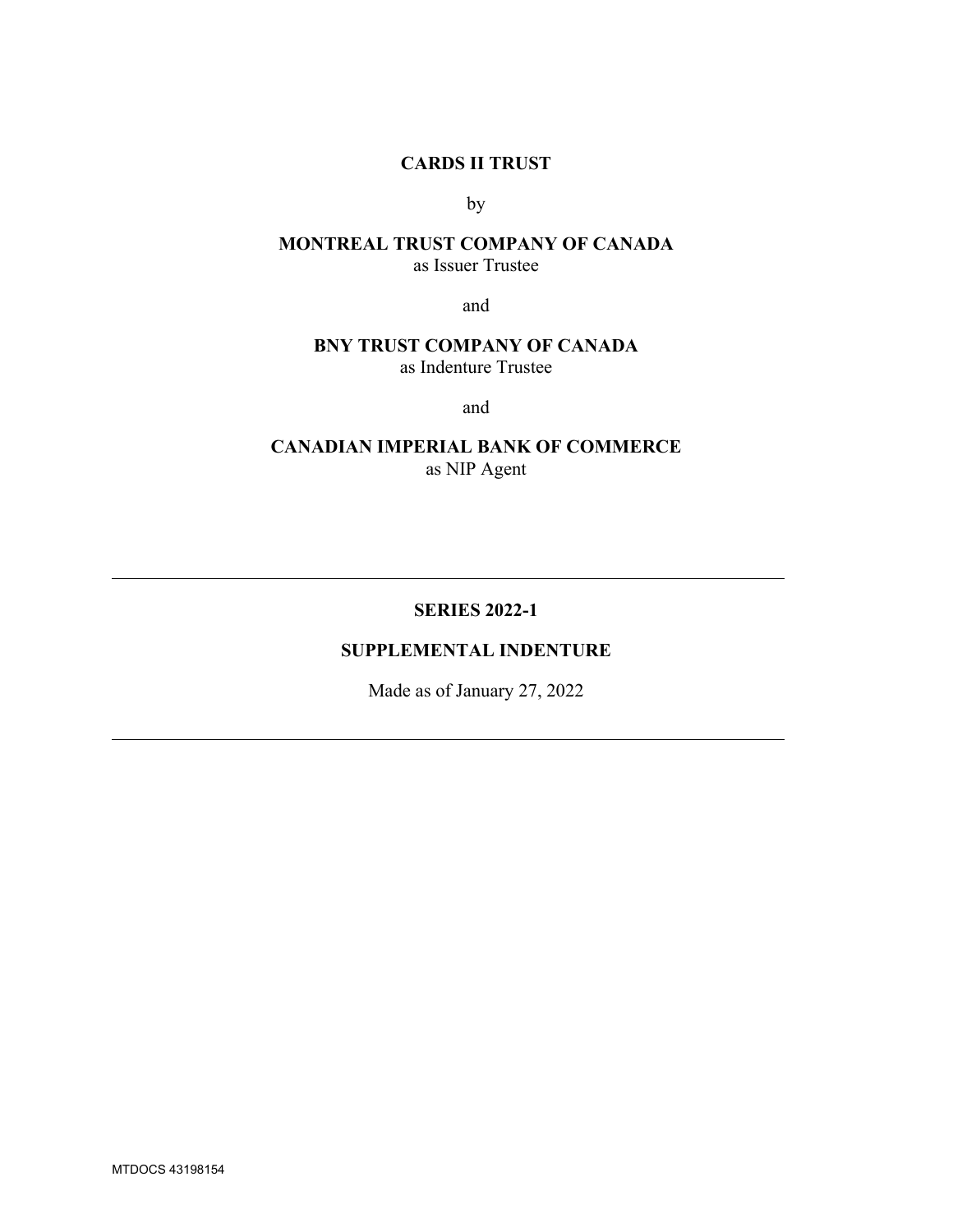| ARTICLE 3 ADDITIONAL COVENANTS OF TRUST; AMENDMENTS TO SERIES 2022-1 |
|----------------------------------------------------------------------|
|                                                                      |
|                                                                      |
|                                                                      |
|                                                                      |
|                                                                      |
|                                                                      |
|                                                                      |
|                                                                      |
|                                                                      |
|                                                                      |
|                                                                      |
|                                                                      |
|                                                                      |
|                                                                      |
|                                                                      |
|                                                                      |

# **ADDENDA**

| SCHEDULE "1" | FORM OF CLASS A NOTE |
|--------------|----------------------|
| SCHEDULE "2" | FORM OF CLASS B NOTE |
| SCHEDULE "3" | FORM OF CLASS C NOTE |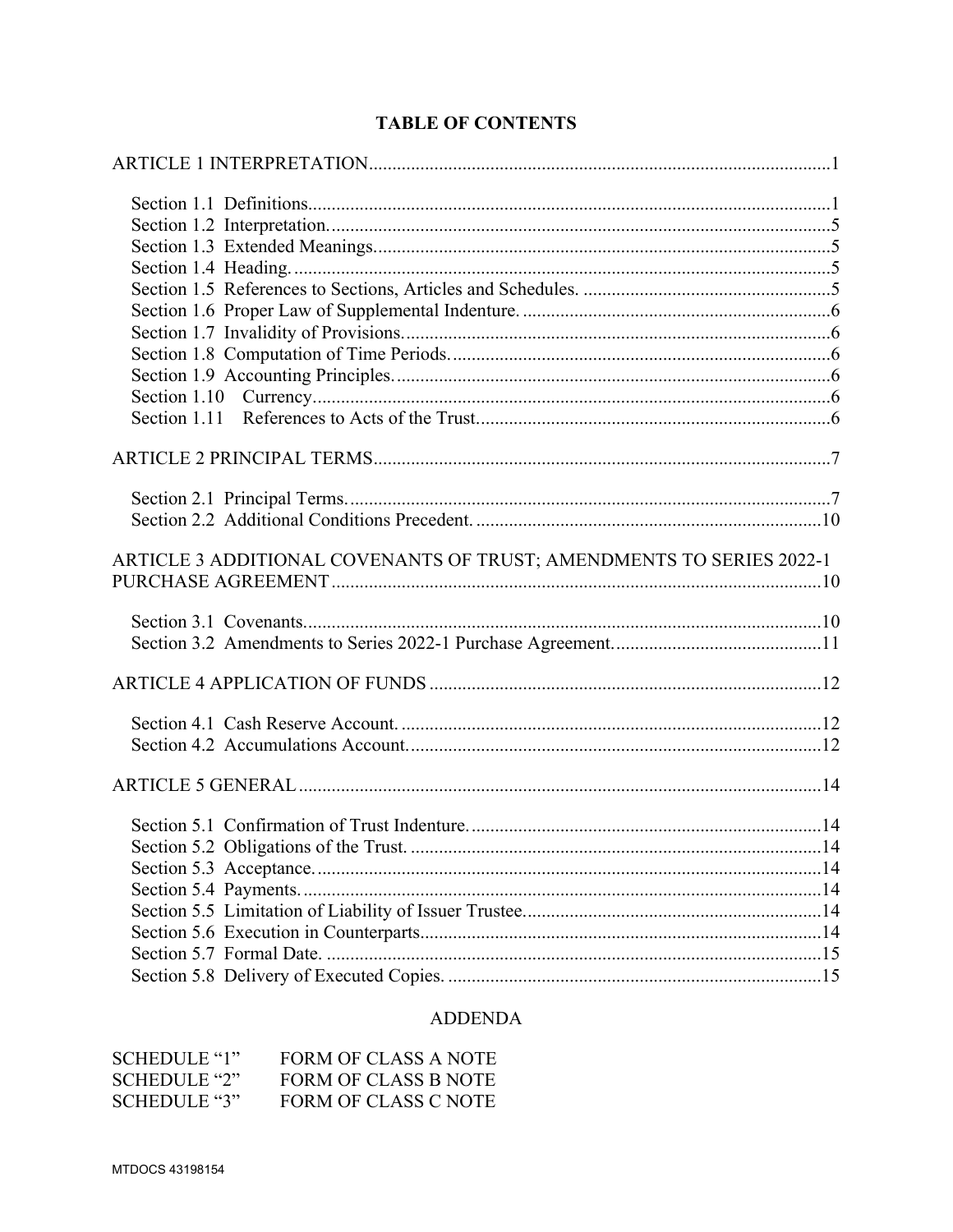#### **SERIES 2022-1 SUPPLEMENTAL INDENTURE**

**SERIES 2022-1 SUPPLEMENTAL INDENTURE** made as of January 27, 2022, among **CARDS II TRUST**, a trust established under the laws of the Province of Ontario pursuant to a Declaration of Trust made as of August 30, 2004 (the "**Trust**"), by **THE CANADA TRUST COMPANY**, the predecessor in interest to **MONTREAL TRUST COMPANY OF CANADA**, a trust company established under the laws of Canada (the "**Issuer Trustee**"), **BNY TRUST COMPANY OF CANADA**, a trust company amalgamated under the laws of Canada (the "**Indenture Trustee**") and **CANADIAN IMPERIAL BANK OF COMMERCE**, a Canadian chartered bank (the "**NIP Agent**").

**WHEREAS**, pursuant to the Trust Indenture, provision was made for the issuance of Notes from time to time;

**AND WHEREAS**, pursuant to Section 2.03 of the Trust Indenture, the Notes may, at the election of the Issuer Trustee, be issued in one or more Series by the execution and delivery of a Related Supplement;

**AND WHEREAS** the Issuer Trustee has authorized the issuance of a Series of Notes to be known as the "**Series 2022-1 Notes**";

**AND WHEREAS** the parties are executing and delivering this Supplemental Indenture to provide for the issuance of the Series 2022-1 Notes;

**AND WHEREAS** the foregoing recitals and statements of fact are made by the Trust and not by the Indenture Trustee;

**NOW THEREFORE THIS SUPPLEMENTAL INDENTURE WITNESSES** and it is hereby covenanted, agreed and declared as follows:

#### **ARTICLE 1 INTERPRETATION**

#### **Section 1.1 Definitions.**

All terms used in this Supplemental Indenture that are defined in the Trust Indenture or the Series 2022-1 Purchase Agreement, either directly or by reference therein, shall have the meanings specified therefor in the Trust Indenture or the Series 2022-1 Purchase Agreement, as the case may be, except to the extent that, subject to Section 1.2, such terms are defined or modified in this Supplemental Indenture or the context otherwise requires and, in addition, the following terms shall have the respective meanings set forth below:

"**Additional Funding Expenses**" shall mean, for any period of days, without duplication, all amounts due, owing or accruing due or owing from time to time by the Trust in respect of fees, expenses, debts, liabilities and obligations, direct or indirect, absolute or contingent, in respect of its ownership of the Series 2022-1 Ownership Interest for such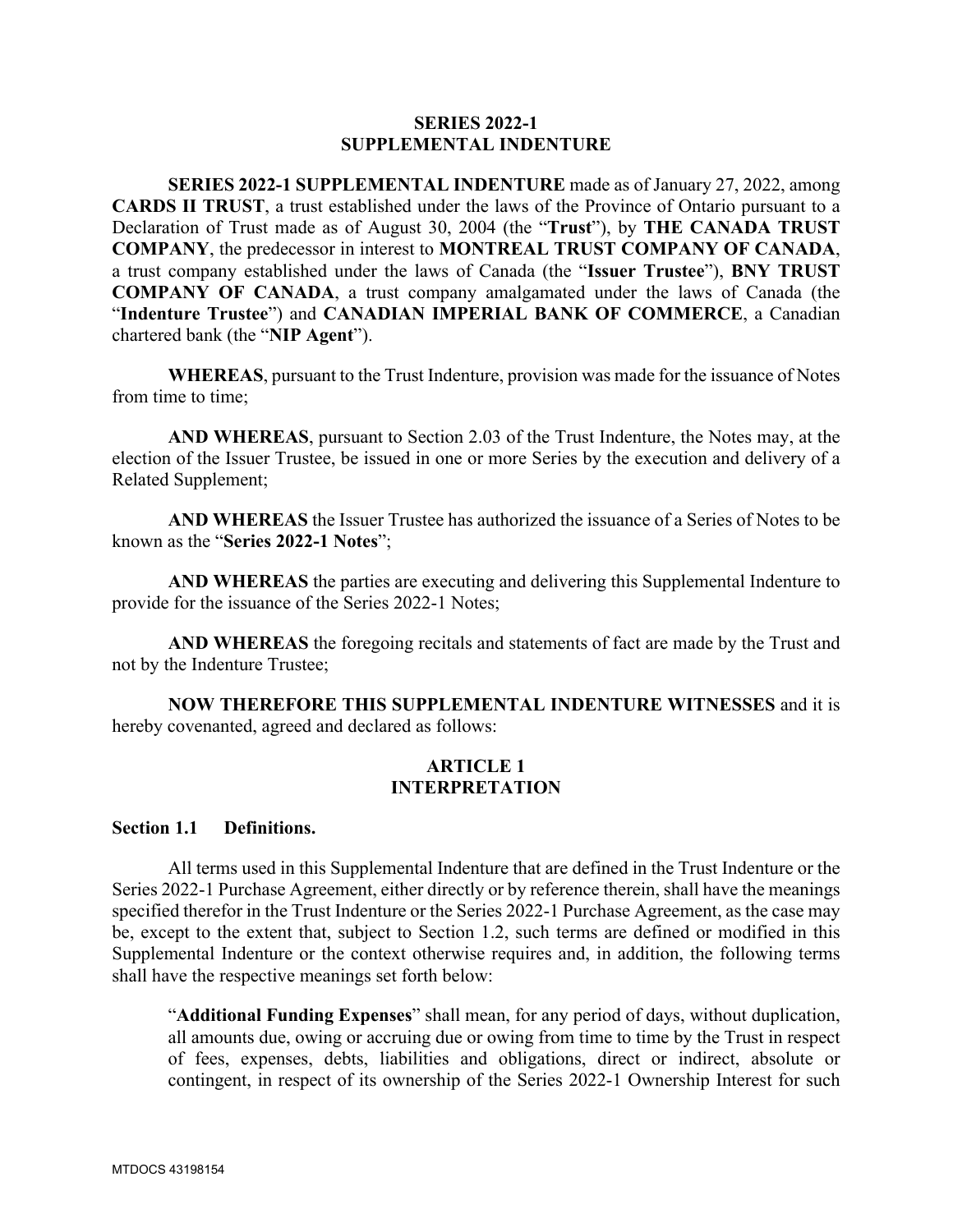period, including amounts due, owing, accruing due or owing from time to time by the Trust (without duplication) in respect of:

- (a) Pool Expenses to be borne by the Series 2022-1 Co-Owner (to the extent not already paid by the Custodian);
- (b) the Series Allocable Percentage of the amount payable to the Indenture Trustee and the NIP Agent under the Trust Indenture pursuant to the schedule of fees agreed upon by the Indenture Trustee and the Trust;
- (c) the Series Allocable Percentage of the amount payable to the Issuer Trustee in its individual capacity under the Declaration of Trust pursuant to the schedule of fees agreed upon among Issuer Trustee and the Trust;
- (d) the Series Allocable Percentage of the amount payable to the Financial Services Agent;
- (e) any liability of the Trust for Taxes, if any, reasonably attributed to the Series 2022-1 Ownership Interest; and
- (f) the amount payable to the beneficiary pursuant to the Declaration of Trust for the period;

but shall not include expenses, debts, liabilities and obligations that have previously been included as Additional Funding Expenses;

"**Cash Reserve Draw**" shall mean the amount which the Trust is entitled to withdraw from the Cash Reserve Account on any Transfer Date for the related Reporting Period, which amount shall be equal to the lesser of:

- (a) the Available Cash Reserve Amount (less the amounts deposited to the Cash Reserve Account in respect of the Pre-Accumulation Reserve Period); and
- (b) the Cumulative Deficiency, if any, for the Series 2022-1 Ownership Interest for such Reporting Period;

"**Class A Notes**" shall mean the 2.229% Credit Card Receivables-Backed Class A Notes, Series 2022-1 to be created and issued hereunder;

"**Class B Notes**" shall mean the 2.809% Credit Card Receivables-Backed Class B Notes, Series 2022-1 to be created and issued hereunder;

"**Class C Notes**" shall mean the 3.609% Credit Card Receivables-Backed Class C Notes, Series 2022-1 to be created and issued hereunder;

"**Cumulative Deficienc**y" shall mean, in respect of the Series 2022-1 Ownership Interest for a Reporting Period, an amount, which shall not be less than zero, equal to: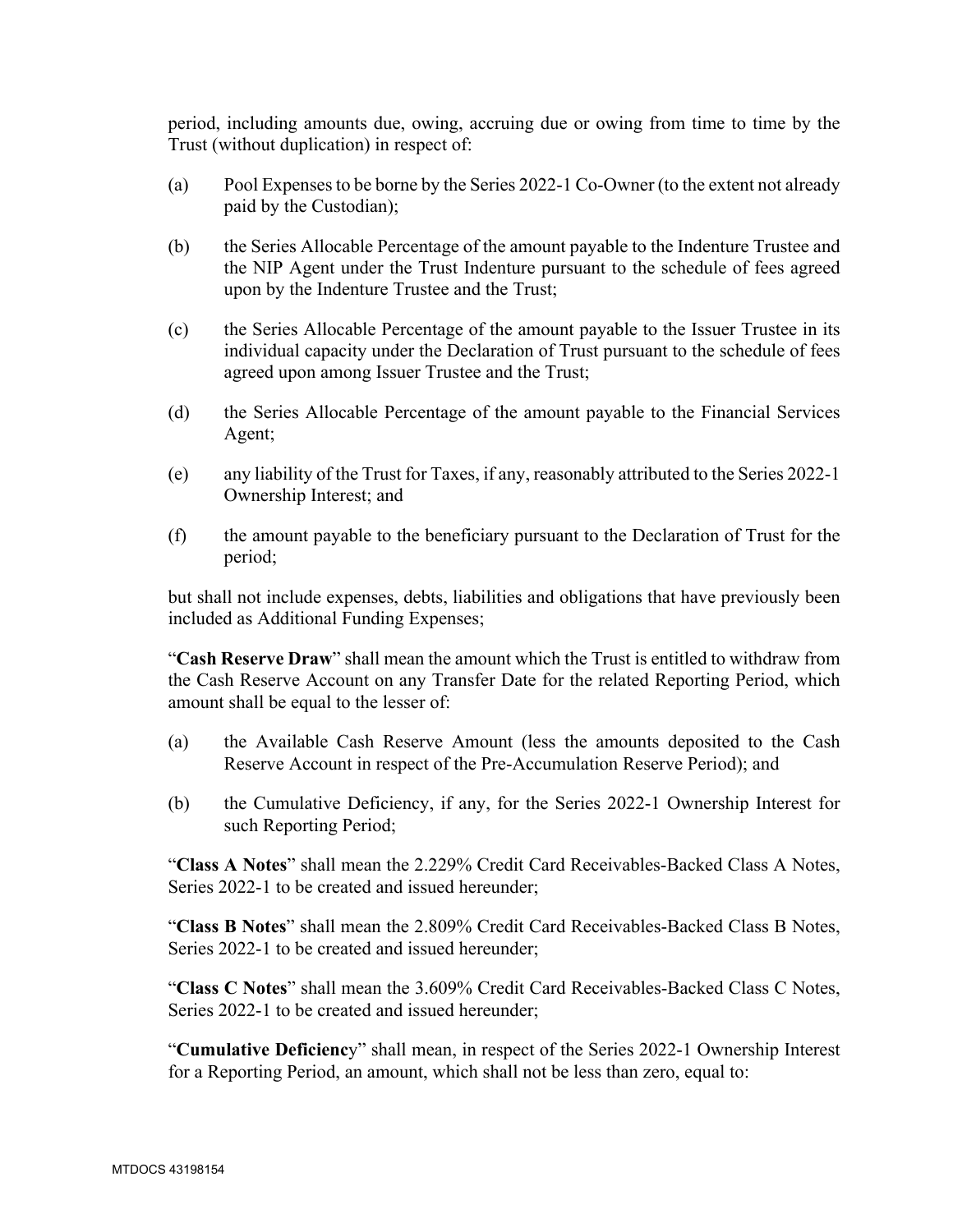(a) the Cumulative Deficiency of the Series 2022-1 Ownership Interest on the immediately preceding Reporting Day;

plus

(b) the excess, if any, of (i) the Series Pool Losses, over (ii) the Ownership Finance Charge Receivables, in each case, of the Series 2022-1 Ownership Interest for the Reporting Period;

plus

(c) the excess, if any, of (i) the Ownership Income Requirement, over (ii) the Ownership Income Limitation, in each case, of the Series 2022-1 Ownership Interest for such Reporting Period;

minus

(d) the lesser of (i) the Cumulative Deficiency of the Series 2022-1 Ownership Interest on the immediately preceding Reporting Day, and (ii) the excess, if any, of (x) the Ownership Income Limitation, over (y) the Series Interest and Additional Funding Expenses, in each case, of the Series 2022-1 Ownership Interest on the related Reporting Day;

minus

(e) the amount transferred to the Accumulations Account during such Reporting Period pursuant to Section 6.7 of the Pooling and Servicing Agreement;

"**Exchange Act**" shall mean the United States *Securities Exchange Act of 1934*, as amended;

"**Interest Payment Date**" shall mean (i) prior to the Amortization Commencement Day, the 15th day of January and July, or if such day is not a Business Day, the next succeeding Business Day, commencing July 15, 2022, and (ii) from and after any Amortization Commencement Day, each Transfer Date;

"**Maturity Date**" shall be the date specified as such in Section 2.1(j);

"**Outstanding Principal Amount of the Class A Notes**" shall mean, at any time, the initial aggregate principal amount of the Class A Notes that have been issued pursuant to Section 2.1(d) minus the amount of principal paid to holders of the Class A Notes pursuant to Section 4.2(2)(f);

"**Outstanding Principal Amount of the Class B Notes**" shall mean, at any time, the initial aggregate principal amount of the Class B Notes that have been issued pursuant to Section 2.1(d) minus the amount of principal paid to holders of the Class B Notes pursuant to Section 4.2 $(2)(g)$ ;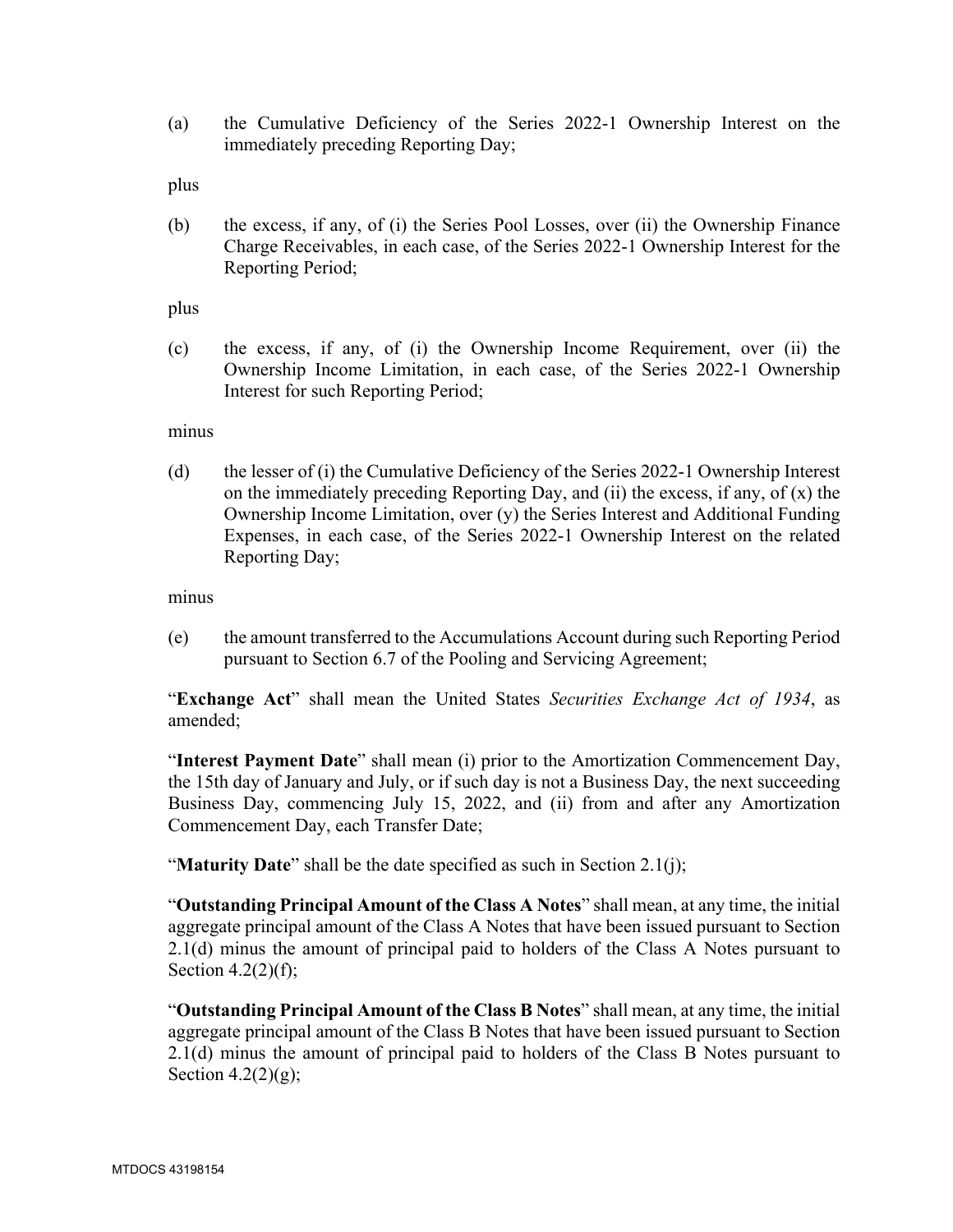"**Outstanding Principal Amount of the Class C Notes**" shall mean, at any time, the initial aggregate principal amount of the Class C Notes that have been issued pursuant to Section 2.1(d) minus the amount of principal paid to holders of the Class C Notes pursuant to Section  $4.2(2)(h)$ ;

"**Principal Payment Date**" shall mean at any time (i) other than during the Amortization Period, the Targeted Principal Distribution Date, and (ii) during the Amortization Period, each Transfer Date;

"**Regulation AB**" shall mean Subpart 229.1100 – Asset Backed Securities (Regulation AB), 17 C.F.R. §§229.1100-229.1125, as clarified and interpreted by the United States Securities and Exchange Commission or its staff;

"**Seller's Representation and Indemnity Covenan**t" shall mean the representation and indemnity covenant agreement dated September 8, 2021 among the Trust, CIBC, the Issuer Trustee, CIBC World Markets Inc., BMO Nesbitt Burns Inc., Desjardins Securities Inc., HSBC Securities (Canada) Inc., Laurentian Bank Securities Inc., Merrill Lynch Canada Inc., National Bank Financial Inc., RBC Dominion Securities Inc., Scotia Capital Inc. and TD Securities Inc.;

"**Series Allocable Percentage**" shall mean, on a day in respect of the Series 2022-1 Ownership Interest, the fraction expressed as a percentage, the numerator of which is the Invested Amount of the Series 2022-1 Ownership Interest on the Reporting Day immediately preceding such day (after all calculations, adjustments, allocations and distributions required to be made on the Reporting Day have been made) and the denominator of which is equal to the sum of the Invested Amounts of each Series owned by the Series 2022-1 Co-Owner on such Reporting Day, and, if such term is used in relation to a period of days, shall mean the percentage so determined for and in respect of the last day of such period;

"**Series 2022-1 Notes**" shall mean, collectively, the Class A Notes, the Class B Notes and the Class C Notes;

"**Series 2022-1 Noteholders**" shall mean, collectively, the holders of the Series 2022-1 Notes;

"**Series 2022-1 Purchase Agreement**" shall mean the series purchase agreement dated as of January 27, 2022 between CIBC, the Custodian and the Trust, specified as the "Series 2022-1 Purchase Agreement", as it may be amended, supplemented, modified or restated from time to time to the extent permitted by the Trust Indenture and this Supplemental Indenture;

"**Supplemental Indenture**" shall mean this Supplemental Indenture, together with the Schedules hereto, as amended, supplemented, modified, restated or replaced from time to time, together with all schedules hereto and the expressions "hereof", "herein", "hereto", "hereunder", "hereby" and similar expressions refer to this Supplemental Indenture and not to any Article, Section, paragraph, subparagraph or clause hereof;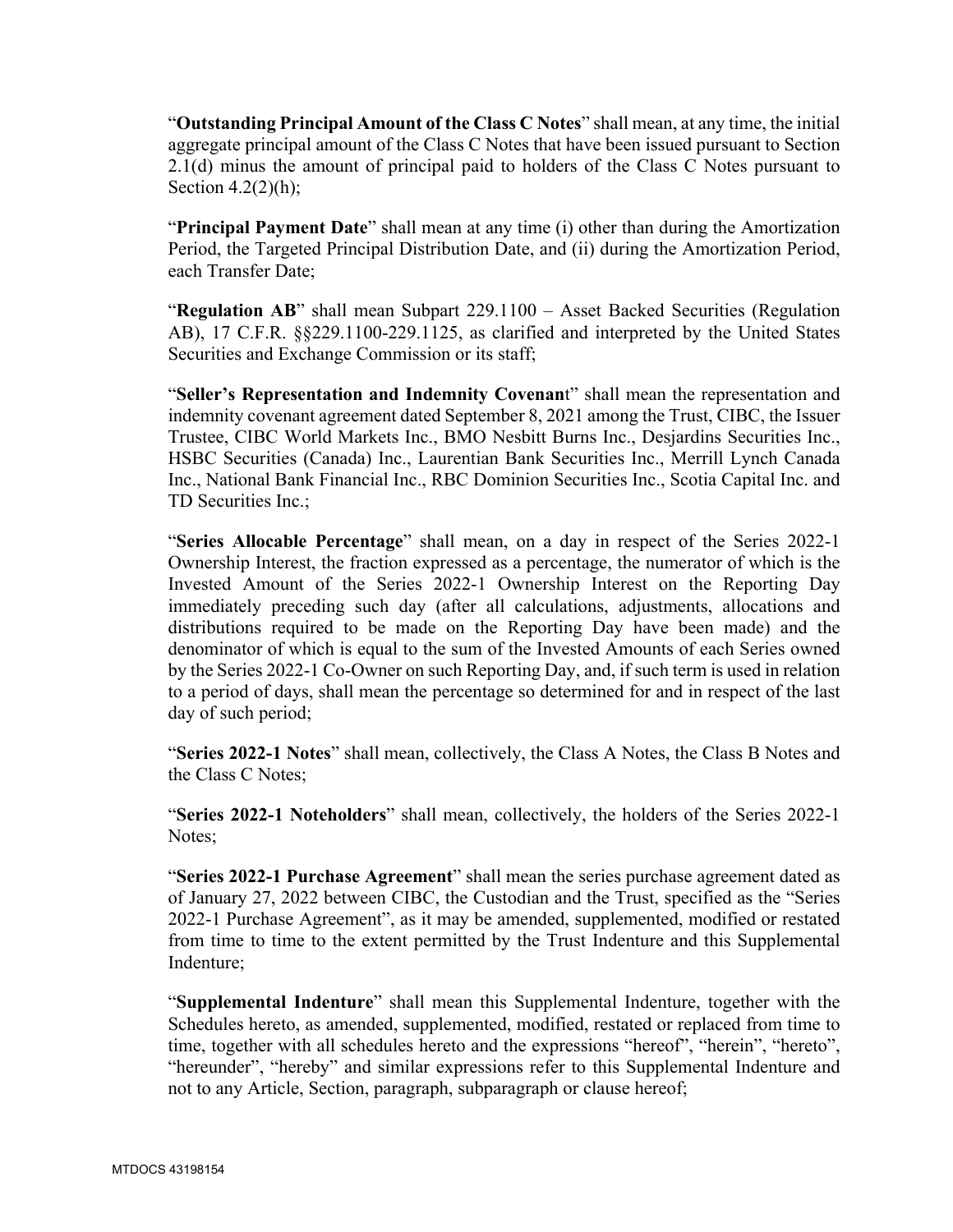"**Taxes**" shall mean any Canadian, foreign, federal, provincial, state, municipal, local or other tax of any kind or nature whatsoever, other than (i) taxes on the income of the Series 2022-1 Co-Owner, (ii) taxes with respect to any period ending on or prior to the Closing Date, excluding taxes related to the purchase of the Series 2022-1 Ownership Interest, and (iii) any other additional taxes that result solely by virtue of the ownership of the Series 2022-1 Ownership Interest by the Series 2022-1 Co-Owner (which for greater certainty shall not include capital taxes) or the assignment by the initial Series 2022-1 Co-Owner or an assignee thereof to a non-resident of Canada; and

"**Trust Indenture**" shall mean the trust indenture made as of September 16, 2004, as supplemented by a first general supplemental indenture dated as of February 8, 2008, a second general supplemental indenture dated as of April 15, 2010, a third general supplemental indenture dated as of January 10, 2011, a fourth general supplemental indenture dated as of May 24, 2011 and a fifth general supplemental indenture dated as of January 23, 2015, among the Trust, the Indenture Trustee and the NIP Agent, as the same may be further amended, supplemented, modified, restated or replaced from time to time.

### **Section 1.2 Interpretation.**

Subject to the next following sentences, this Supplemental Indenture is supplemental to the Trust Indenture and the Trust Indenture shall be read in conjunction with this Supplemental Indenture and all of the provisions of the Trust Indenture, shall apply to and shall have effect in connection with this Supplemental Indenture in the same manner as if all of the provisions of the Trust Indenture and of this Supplemental Indenture were contained in one instrument. If any terms of the Trust Indenture are inconsistent with the express terms hereof, the terms of the Trust Indenture shall be, solely in respect of the Series 2022-1 Notes, amended and supplemented so as to be consistent herewith. The provisions of this Supplemental Indenture are applicable only in respect of the Series 2022-1 Notes and not the Notes of any other Series.

#### **Section 1.3 Extended Meanings.**

In this Supplemental Indenture, words importing the singular number include the plural and vice versa and words importing gender include all genders.

#### **Section 1.4 Heading.**

The table of contents does not form part of this Supplemental Indenture. Article and Section headings are not to be considered part of this Supplemental Indenture, are included solely for convenience of reference and do not define, limit or enlarge the construction or interpretation hereof.

#### **Section 1.5 References to Sections, Articles and Schedules.**

Unless otherwise provided, all references herein to Sections, Articles or Schedules are references to Sections, Articles and Schedules of or to this Supplemental Indenture.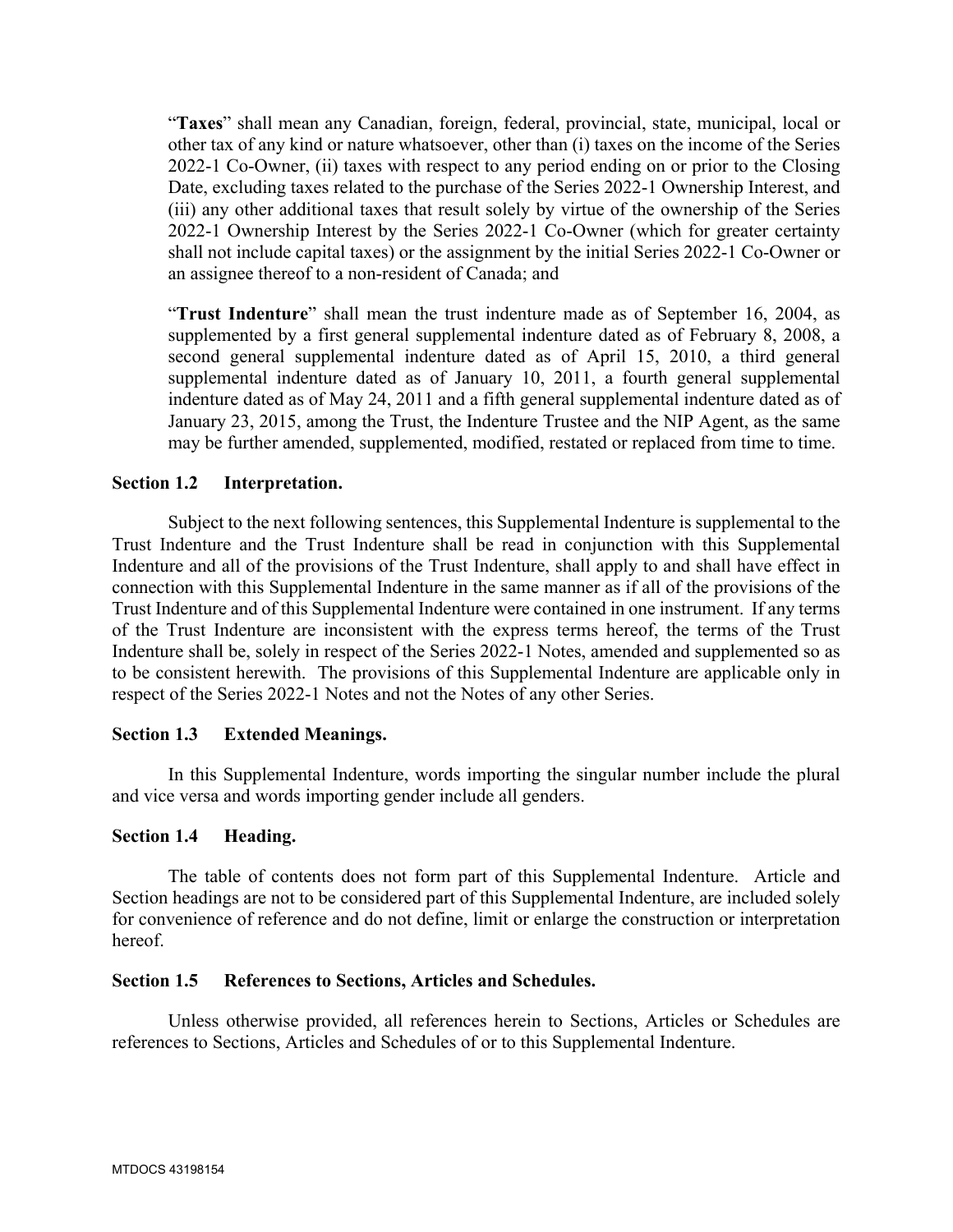### **Section 1.6 Proper Law of Supplemental Indenture.**

This Supplemental Indenture will be governed by the laws of the Province of Ontario and the laws of Canada applicable therein.

#### **Section 1.7 Invalidity of Provisions.**

Save and except for any provision or covenant contained herein which is fundamental to the subject matter of this Supplemental Indenture (including, without limitation, those that relate to the payment of moneys), the invalidity or unenforceability of any provision or covenant hereof or herein contained will not affect the validity or enforceability of any other provision or covenant hereof or herein contained and any such invalid or unenforceable provision or covenant will be deemed to be severable.

#### **Section 1.8 Computation of Time Periods.**

In this Supplemental Indenture, with respect to the computation of periods of time from a specified date to a later specified date, unless otherwise expressly stated, the word "from" means "from and including" and the words "to" and "until" each means "to but excluding".

### **Section 1.9 Accounting Principles.**

Where the character or amount of any asset or liability or item of revenue or expense is required to be determined, or any consolidation or other accounting computation is required to be made for the purpose of this Supplemental Indenture, such determination or calculation shall, to the extent applicable and except as otherwise specified herein or as otherwise agreed in writing by the parties, be made in accordance with generally accepted accounting principles applied on a consistent basis. Wherever in this Supplemental Indenture reference is made to generally accepted accounting principles, such reference shall be deemed to be to the generally accepted accounting principles from time to time approved by the Canadian Institute of Chartered Accountants, or any successor institute, or other such acceptable accounting principles (including International Financial Reporting Standards) that the reporting entity in question is required to or permitted to adopt from time to time, applicable as at the date on which such calculation is made or required to be made in accordance with generally accepted accounting principles.

### **Section 1.10 Currency.**

Unless stated otherwise, all amounts herein are stated in Canadian Dollars.

### **Section 1.11 References to Acts of the Trust.**

For greater certainty, where any reference is made in this Supplemental Indenture, or in any other instrument executed pursuant hereto or contemplated hereby to which the Trust or the Issuer Trustee, as trustee of the Trust, is party, to an act to be performed by, an appointment to be made by, an obligation or liability of, an asset or right of, a discharge or release to be provided by, or a suit or proceeding to be taken by or against, (i) the Trust, or (ii) the Issuer Trustee, such reference shall be construed and applied for all purposes as if it referred to an act to be performed by, an appointment to be made by, an obligation or liability of, an asset or right of, a discharge or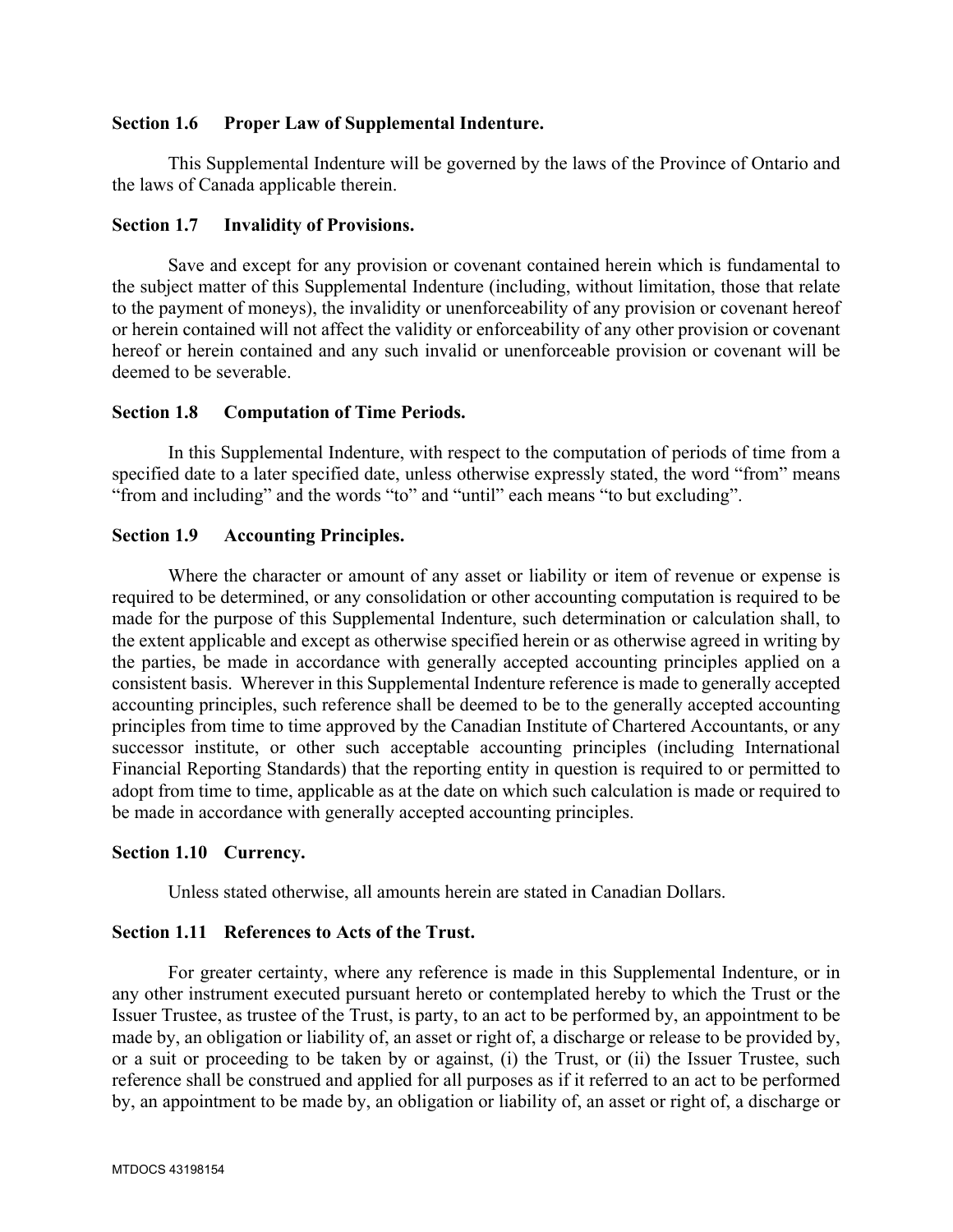release to be provided by, or a proceeding to be taken by or against, the Issuer Trustee as trustee for the Trust.

### **ARTICLE 2 PRINCIPAL TERMS**

#### **Section 2.1 Principal Terms.**

The Principal Terms of the Series 2022-1 Notes are as follows:

- (a) **Name of Notes**. The Notes to be issued hereunder shall be issued in three Classes designated as (i) the "2.229% Credit Card Receivables-Backed Class A Notes, Series 2022-1", (ii) the "2.809% Credit Card Receivables-Backed Class B Notes, Series 2022-1" and (iii) the "3.609% Credit Card Receivables-Backed Class C Notes, Series 2022-1";
- (b) **Series Issuance Date**. The Series Issuance Date of the Series 2022-1 Notes shall be January 27, 2022;
- (c) **Types of Notes**. The Series 2022-1 Notes shall be comprised of Class A Notes, Class B Notes and Class C Notes;
- (d) **Aggregate Principal Amount**. The aggregate principal amount of the Class A Notes which may be issued is \$1,500,000,000, the aggregate principal amount of the Class B Notes which may be issued is \$76,820,000 and the aggregate principal amount of the Class C Notes which may be issued is \$40,432,000;
- (e) **Distribution Dates**. The Distribution Dates for the Series 2022-1 Notes shall be, (i) in respect of payments of interest, the Interest Payment Dates, and (ii) in respect of payments of principal, the Principal Payment Dates and the final Distribution Date for the Series 2022-1 Notes shall be January 15, 2028;
- (f) **Payments of Interest**. Each Class A Note shall bear interest at the rate of 2.229% per annum (or, during an Amortization Period, at the rate indicated below) on the outstanding principal amount of such Class A Note, each Class B Note shall bear interest at the rate of 2.809% per annum (or, during an Amortization Period, at the rate indicated below) on the outstanding principal amount of such Class B Note and each Class C Note shall bear interest at the rate of 3.609% per annum (or, during an Amortization Period, at the rate indicated below) on the outstanding principal amount of such Class C Note, in each case, payable in equal payments semi annually (except during an Amortization Period) in arrears on each Interest Payment Date, after as well as before default and judgment with interest on overdue interest at the same rate. The interest payable on each Series 2022-1 Note on the initial Interest Payment Date shall be that interest which has accrued from the Closing Date to such Interest Payment Date, and will be calculated on the basis of a 365 day year and the outstanding principal amount of such Series 2022-1 Note on the Closing Date. Interest payable on each succeeding Interest Payment Date on each Series 2022-1 Note will accrue from the previous Interest Payment Date to the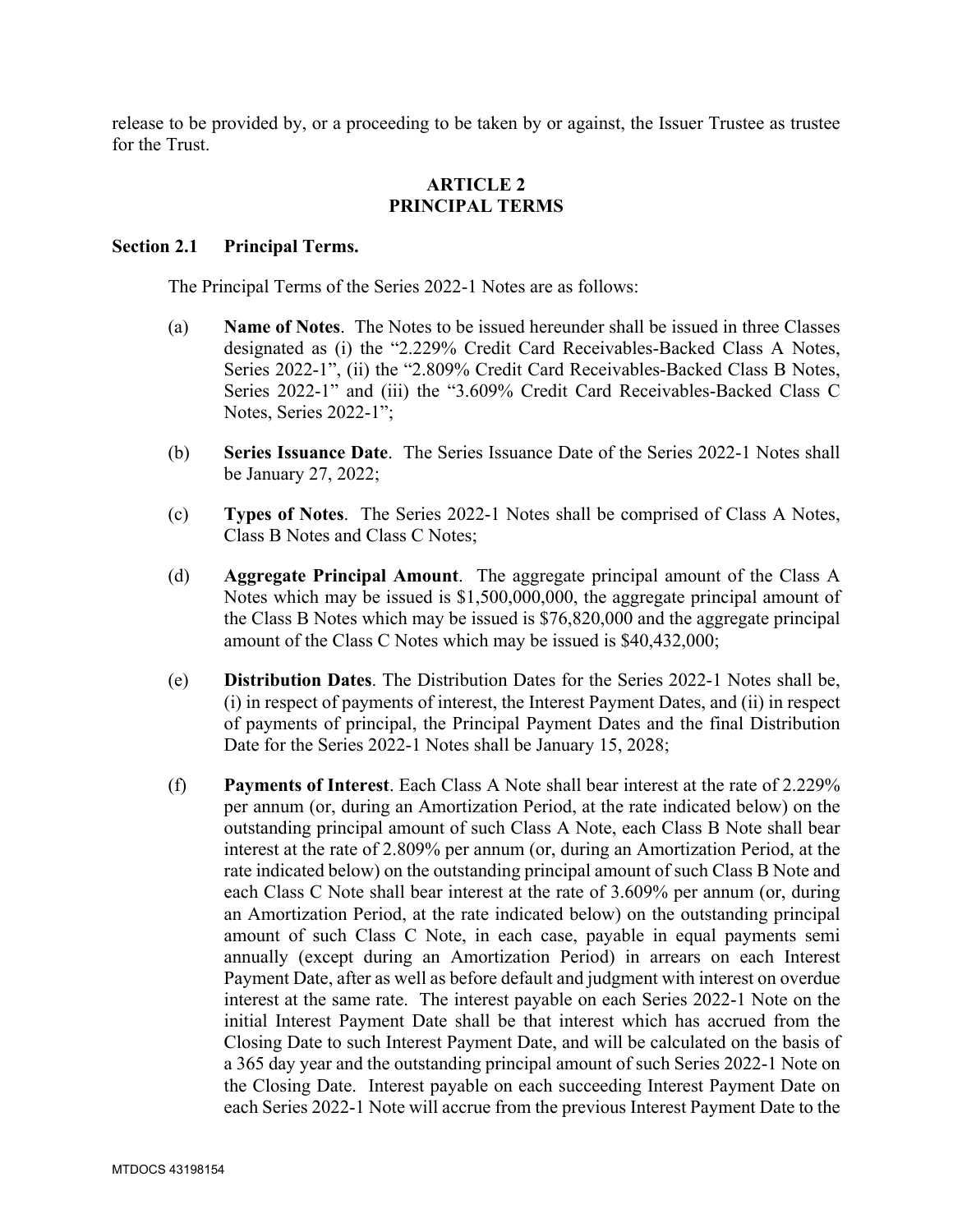next Interest Payment Date and will be calculated on the basis of a 365 day year and the outstanding principal amount of such Series 2022-1 Note on the previous Interest Payment Date after giving effect to any payments of principal on such previous Interest Payment Date. During the Amortization Period, if any, interest on each Series 2022-1 Note shall be calculated at a rate equal to the monthly equivalent of the applicable annual rate of interest referenced above; that is, the interest rate that, when compounded monthly for six months on the outstanding principal amount of such Series 2022-1 Note on the previous Interest Payment Date after giving effect to any payments of principal on such previous Interest Payment Date, yields interest in an amount equal to the applicable annual rate of interest, multiplied by such principal amount and divided by two. Any interest due but not paid on any Interest Payment Date shall be due on the next succeeding Interest Payment Date together with additional interest on such amount at the applicable rate of interest for the Class A Notes, the Class B Notes or the Class C Notes, as the case may be. Periodic payments of interest on the Class B Notes shall be made on each Interest Payment Date following payment in full of the interest payable in respect of the Class A Notes on such Interest Payment Date. Periodic payments of interest on the Class C Notes shall be made on each Interest Payment Date following payment in full of the interest payable in respect of the Class A Notes and the Class B Notes on such Interest Payment Date.

(g) **Payments of Principal**. The principal amount of each Class A Note shall be payable on the applicable Principal Payment Date in an amount equal to a *pro rata* portion of the amounts required to be applied from the Accumulations Account on account of principal pursuant to Section 4.2(2)(f). The principal amount of each Class B Note shall be payable on the applicable Principal Payment Date in an amount equal to a *pro rata* portion of the amounts required to be applied from the Accumulations Account on account of principal pursuant to Section  $4.2(2)(g)$ ; in each case, provided that all amounts owing in respect of the Class A Notes have been paid in full. The principal amount of each Class C Note shall be payable on the applicable Principal Payment Date in an amount equal to a *pro rata* portion of the amounts required to be applied from the Accumulations Account on account of principal pursuant to Section 4.2(2)(h); in each case, provided that all amounts owing in respect of the Class A Notes and the Class B Notes have been paid in full. For greater certainty, the amount payable on each Principal Payment Date in respect of the Class A Notes shall be the Outstanding Principal Amount of the Class A Notes at such time to the extent of available funds for such purpose pursuant to Section 4.2(2)(f), the amount payable on each Principal Payment Date in respect of the Class B Notes shall be the Outstanding Principal Amount of the Class B Notes at such time to the extent of available funds for such purpose pursuant to Section 4.2(2)(g) and the amount payable on each Principal Payment Date in respect of the Class C Notes shall be the Outstanding Principal Amount of the Class C Notes at such time to the extent of available funds for such purpose pursuant to Section  $4.2(2)(h);$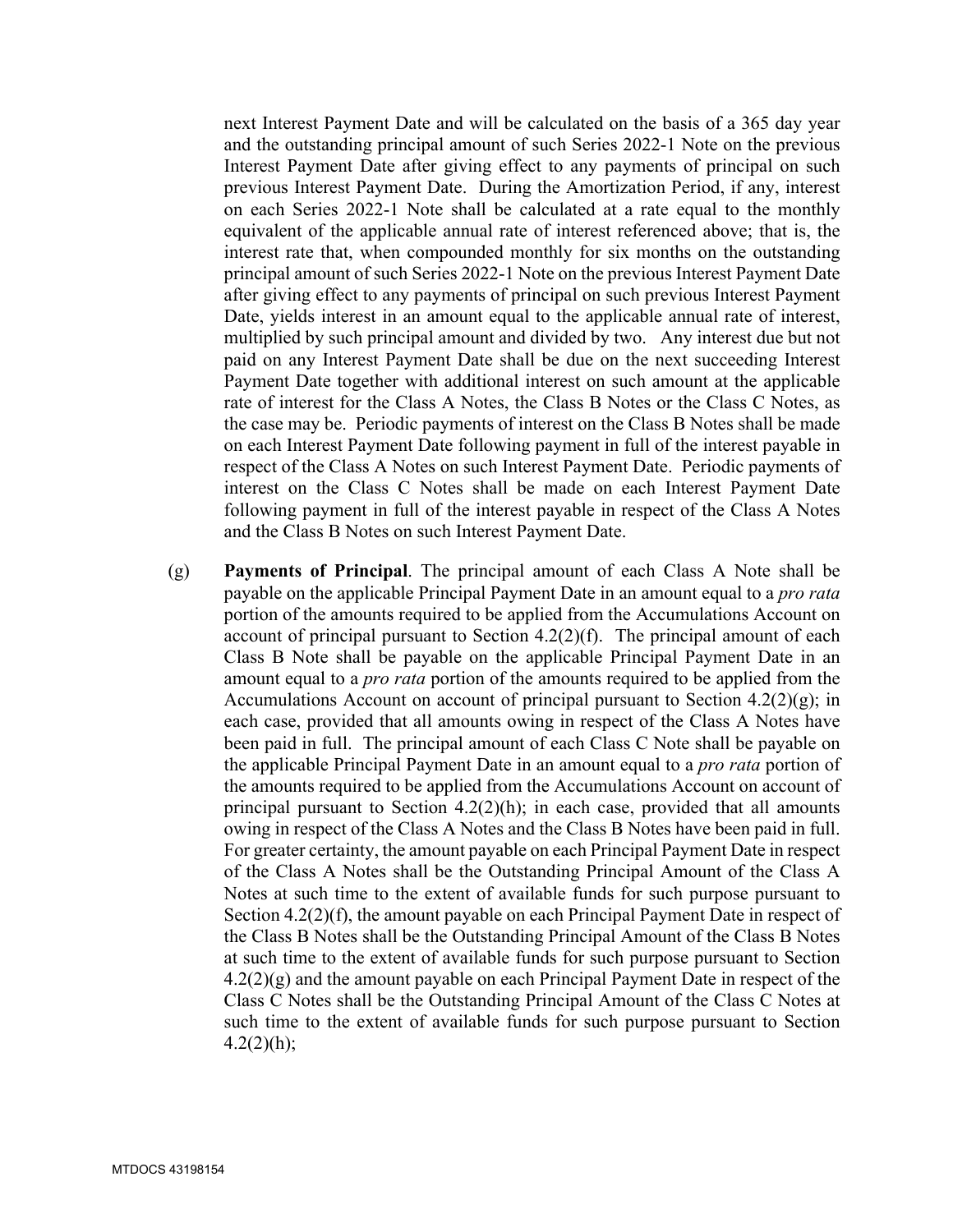- (h) **Language and Currency**. The Series 2022-1 Notes shall be denominated in Canadian Dollars and may be in the English language or the English and the French languages;
- (i) **Form of Notes**. The Series 2022-1 Notes and the certificate of the NIP Agent to be endorsed thereon shall be substantially in the form of Schedule "1" in the case of the Class A Notes, Schedule "2" in the case of the Class B Notes and Schedule "3" in the case of the Class C Notes, with such appropriate insertions, omissions, substitutions and variations as may be approved by the Issuer Trustee and the NIP Agent;
- (j) **Maturity Date**. The Maturity Date of each Series 2022-1 Note shall be January 15, 2028;
- (k) **Book Entry Notes**. Each Series 2022-1 Note shall initially be a Book Entry Note;
- (l) **Minimum Amounts**. The Series 2022-1 Notes shall be issued in minimum denominations of \$1,000 and integral multiples of \$1,000;
- (m) **Security for Related Obligations Secured**. The Related Collateral with respect to the Series 2022-1 Notes shall be held as security for the due payment of the Related Obligations Secured alone, the Related Obligations Secured shall be secured solely by the Related Collateral and recourse in respect of the Related Obligations Secured shall be limited to such Related Collateral and the Related Specified Creditors shall not have the right to claim against the Trust or participate in the insolvency of the Trust as unsecured creditors other than, and only to the extent that, such claim or participation is necessary to permit recourse to the Related Collateral. For greater certainty, the Related Collateral with respect to the Series 2022-1 Notes is the Series 2022-1 Ownership Interest and any other rights, interests and benefits acquired by the Trust pursuant to the terms of the Related Programme Agreements with respect to the Series 2022-1 Ownership Interest and the Series 2022-1 Notes; and
- (n) **Covenant for Reporting of Repurchase Demands**. Each of the Issuer Trustee and the Indenture Trustee will (i) notify the Seller and the Servicer, as soon as practicable, and in any event within five Business Days, of all demands or requests communicated (in writing or orally) to it for the repurchase of any Receivable pursuant to the Pooling and Servicing Agreement, (ii) promptly upon request by the Seller or the Servicer, provide to them any other information reasonably requested to facilitate compliance by them with Rule 15Ga-1 under the Exchange Act, and Items 1104(e) and 1121(c) of Regulation AB, and (iii) if requested by the Seller or the Servicer, provide a written certification no later than 15 days following any calendar quarter or calendar year that it has not received any such repurchase demands for such period, or if any such repurchase demands have been received during such period, that it has provided all the information reasonably requested under clause (ii) above. In no event will the Issuer Trustee or the Indenture Trustee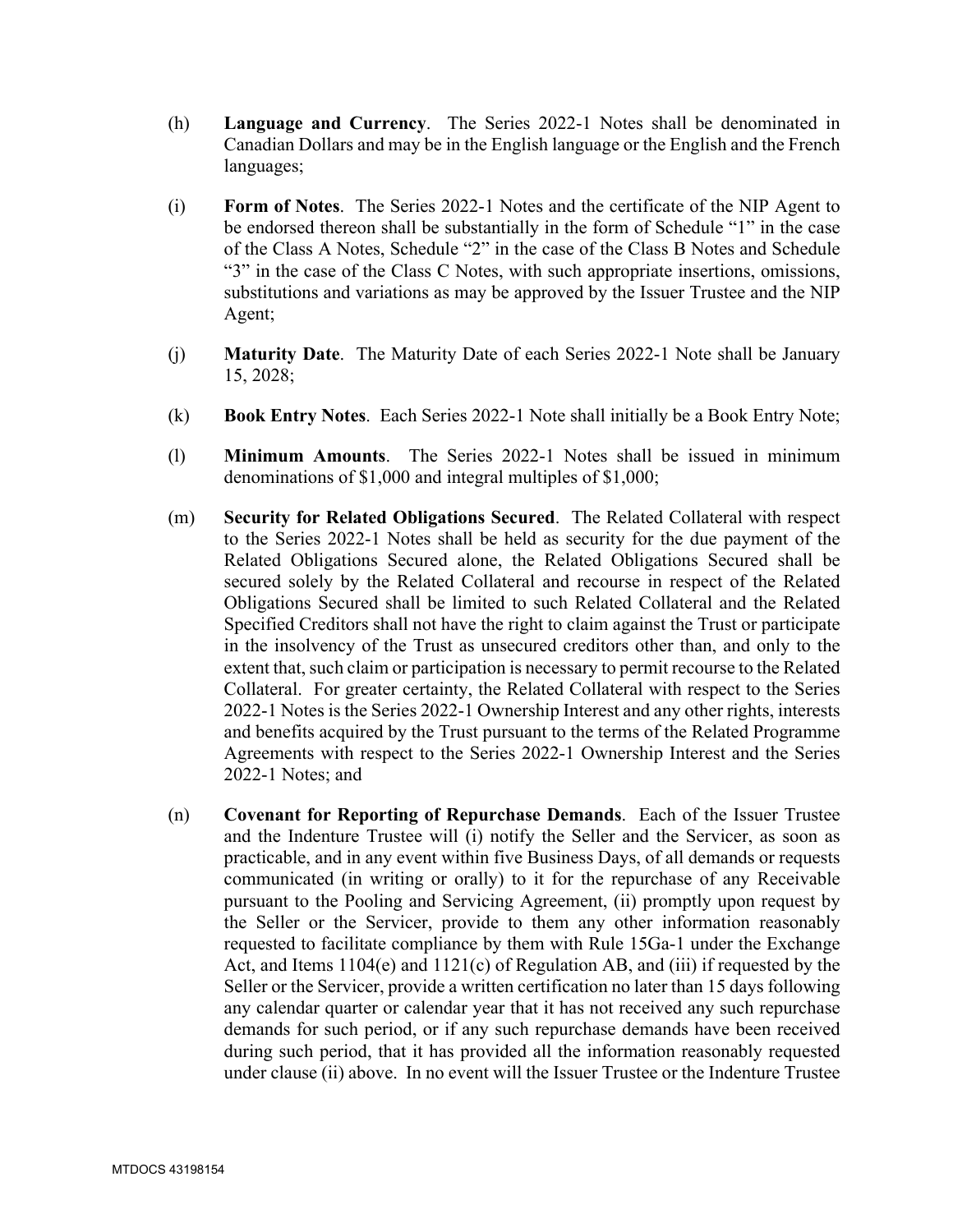have any responsibility or liability in connection with any filing required to be made by the Trust under the Exchange Act or Regulation AB.

### **Section 2.2 Additional Conditions Precedent.**

In addition to the satisfaction of the conditions set forth in Section 2.04(2) of the Trust Indenture, the obligation of the Indenture Trustee to certify and deliver the Series 2022-1 Notes is subject to satisfaction of the following conditions on or prior to the Series Issuance Date:

- (a) the Trust shall have delivered to the Indenture Trustee evidence that the Series 2022-1 Notes shall, upon their creation and issuance on the Series Issuance Date, receive from DBRS and Fitch ratings of not less than, (i) in the case of the Class A Notes, "AAA (sf)" and "AAAsf", respectively, (ii) in the case of the Class B Notes, "A (sf)" and "Asf", respectively, and (iii) in the case of the Class C Notes, "BBB (sf)" and "BBBsf", respectively; and
- (b) concurrently with the creation and issuance of the Series 2022-1 Notes, the Series 2022-1 Ownership Interest shall be Transferred to the Trust and the Series 2022-1 Ownership Interest shall have an Initial Invested Amount on the Series Issuance Date equal to the gross proceeds to the Trust from the creation, issuance and sale of the Series 2022-1 Notes.

# **ARTICLE 3 ADDITIONAL COVENANTS OF TRUST; AMENDMENTS TO SERIES 2022-1 PURCHASE AGREEMENT**

#### **Section 3.1 Covenants.**

The Trust hereby covenants in favour of the Indenture Trustee with respect to the Series 2022-1 Notes that:

(a) **Amortization Event**. If an Amortization Event under Section 7.1(a), (b) or (d) of the Series 2022-1 Purchase Agreement occurs and is continuing, then the Trust shall deliver to CIBC, as initial servicer, and any Successor Servicer the notice referred to in Section 7.2(1) of the Series 2022-1 Purchase Agreement, unless the Trust is satisfied that such Amortization Event occurred as a result of inadvertence or error on the part of CIBC, as initial servicer, or a Successor Servicer and is capable of timely rectification without having a material adverse effect on the holders of Series 2022-1 Notes or unless the Trust is directed to rescind and annul such Amortization Event in accordance with Section 7.3 of the Series 2022-1 Purchase Agreement by a resolution passed by the holders of the Series 2022-1 Notes holding a majority of the aggregate principal amount of the Series 2022-1 Notes; provided that notwithstanding that the Amortization Event may have occurred as a result of such inadvertence or error, the Trust shall deliver to CIBC, as initial servicer and any Successor Servicer, such notice if directed to do so by a resolution passed by such holders.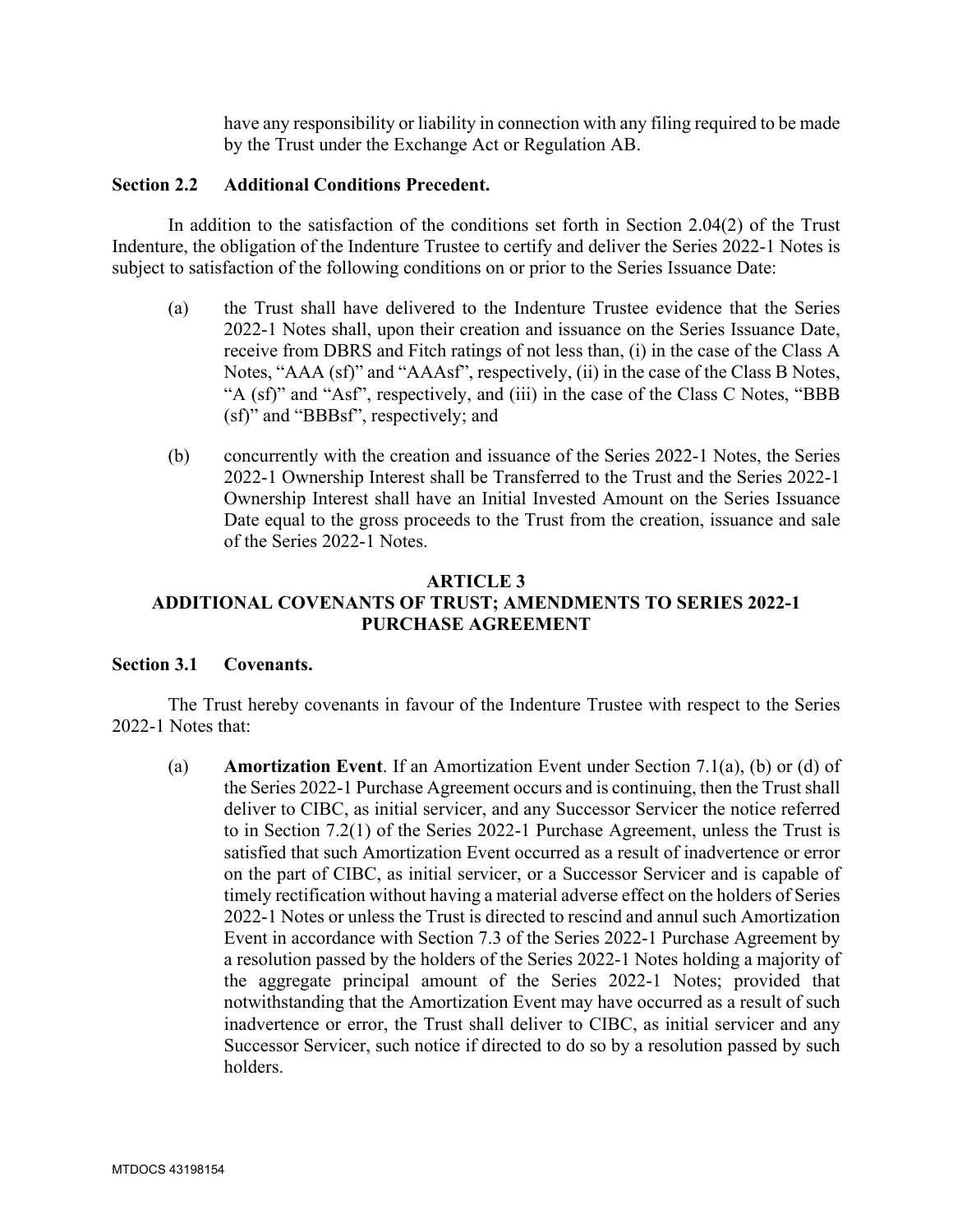- (b) **Servicer Termination Event**. If a Servicer Termination Event under Section 8.1(1) of the Series 2022-1 Purchase Agreement occurs and is continuing, then the Trust shall give the Co-Owner Direction contemplated in Section 8.5(3) of the Pooling and Servicing Agreement in respect of the Series 2022-1 Ownership Interest, unless the Trust is satisfied that such Servicer Termination Event occurred as a result of inadvertence or error by the Servicer and is capable of timely rectification without having a material adverse effect on the holders of the Series 2022-1 Notes or unless the Trust is directed to waive such Servicer Termination Event by a resolution passed by the holders of the Series 2022-1 Notes holding a majority of the aggregate principal amount of the Series 2022-1 Notes; provided that notwithstanding that the Servicer Termination Event may have occurred as a result of such inadvertence or error, the Trust shall give such Co-Owner Direction if directed to do so by a resolution passed by such holders.
- (c) **Notices and Co-Owner Directions**. In respect of each Series Ownership Interest acquired by the Trust pursuant to the Pooling and Servicing Agreement and the related Series Purchase Agreement, the Trust shall not give any notice or Co-Owner Direction contemplated by the Pooling and Servicing Agreement or the related Series Purchase Agreement, except where it has been directed to do so in writing by the Indenture Trustee, or it is required to do so pursuant to the terms of a Programme Agreement, including any Related Supplement; and
- (d) **Securities Law Indemnity Covenant**. All amounts received by the Trust (which, for greater certainty, shall not include any amount received by the Issuer Trustee in its personal capacity thereunder) in respect of a claim made by it against CIBC under the Seller's Representation and Indemnity Covenant will be deposited by the Trust into the Accumulations Account, but only to the extent that the claim relates to the Series 2022-1 Notes. The obligation of the Trust to make a claim against CIBC under the Seller's Representation and Indemnity Covenant is conditional upon the Series 2022-1 Noteholders, or any of them, furnishing, when required by notice in writing by the Trust, sufficient funds to make such claim and an indemnity reasonably satisfactory to the Trust.

#### **Section 3.2 Amendments to Series 2022-1 Purchase Agreement.**

Notwithstanding anything contained in Section 14.03 of the Trust Indenture to the contrary, the Series 2022-1 Purchase Agreement may, subject to satisfaction of the conditions set forth in Section 4.1(2) of the Series 2022-1 Purchase Agreement, be amended by the Servicer, the Seller, the Trust and the Custodian, without the consent of the Series 2022-1 Noteholders, to provide for Additional Property to be deposited with the Custodian and Transferred to the Trust in respect of the Series 2022-1 Ownership Interest in accordance with the terms of such amendment.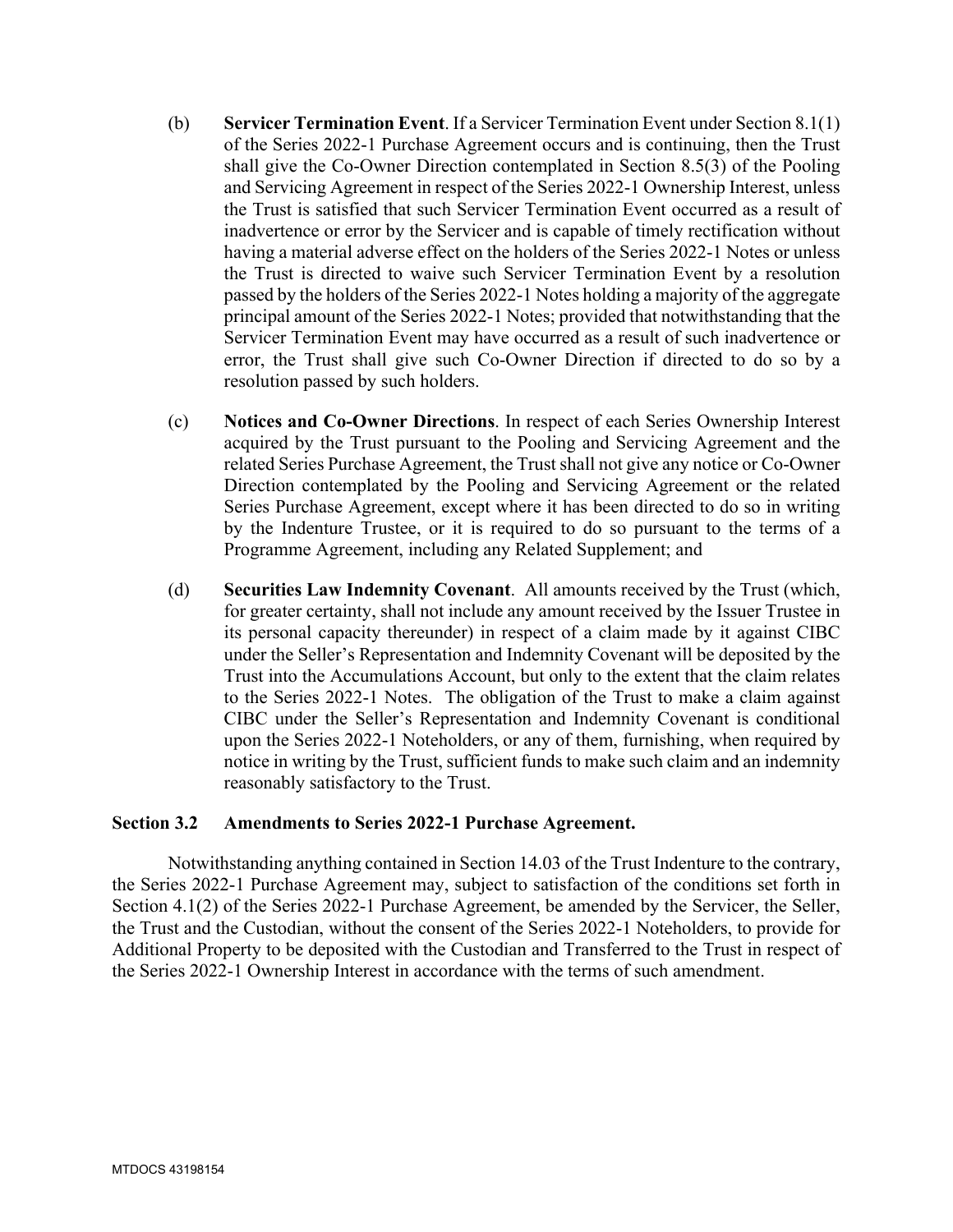## **ARTICLE 4 APPLICATION OF FUNDS**

#### **Section 4.1 Cash Reserve Account.**

- (1) On each Transfer Date, if and to the extent necessary, the Trust shall instruct the Custodian to withdraw from amounts deposited to the Cash Reserve Account in respect of a Cash Reserve Event (but not in respect of the Pre-Accumulation Reserve Period) and deposit to the Accumulations Account an amount equal to the related Cash Reserve Draw which shall be applied on account of that portion of the Cumulative Deficiency attributable to, (i) first, paragraph (c) of the definition thereof and, (ii) second, paragraph (b) of the definition thereof.
- (2) On the Targeted Principal Distribution Date, the Trust shall instruct the Custodian to withdraw all amounts deposited to the Cash Reserve Account in respect of the Pre-Accumulation Reserve Period which are necessary to ensure (to the extent possible) payment in full of all amounts then owing on the Series 2022-1 Notes and deposit such amounts to the Accumulations Account.
- (3) On the earlier of (i) the Reporting Day on which the Invested Amount of the Series 2022-1 Ownership Interest has been reduced to zero, (ii) the Calculation Day on which a Cash Reserve Event ceases to exist, and (iii) the Series Termination Date, the Trust shall instruct the Custodian to release the balance, if any, remaining in the Cash Reserve Account (and deposited thereto in respect of a Cash Reserve Event) to the Seller in full satisfaction of any obligation to the Seller in respect of such amounts deposited therein. If at any time the Available Cash Reserve Amount exceeds the Required Cash Reserve Amount, the Trust shall instruct the Custodian to immediately release such excess to the Seller.

### **Section 4.2 Accumulations Account.**

- (1) On each Reporting Day during the Revolving Period, the Trust shall apply the amounts deposited to the Accumulations Account pursuant to Section 4.1(1)(ii) by payment to the Seller on account of the purchase price of an additional undivided co-ownership interest in the Account Assets pursuant to Section 3.14 of the Pooling and Servicing Agreement.
- (2) The Trust shall, except as otherwise indicated below, on each Transfer Date and, to the extent indicated below, each Principal Payment Date, apply all amounts on deposit in the Accumulations Account on such date (other than those amounts deposited into the Accumulations Account on account of (i) Interest if such Transfer Date is not an Interest Payment Date, or (ii) the Monthly Principal Accumulation Amount if such Transfer Date is not a Principal Payment Date but including all investment income received by the Trust from amounts on deposit in the Accumulations Account pursuant to Section 6.3 of the Series 2022-1 Purchase Agreement), in the following order of priority:
	- (a) in payment or reimbursement, on a *pro rata* basis, of all Additional Funding Expenses (in the order of priority that each appears in the definition thereof) which are due and owing by the Trust for the related Reporting Period (plus any Unpaid Additional Funding Expenses);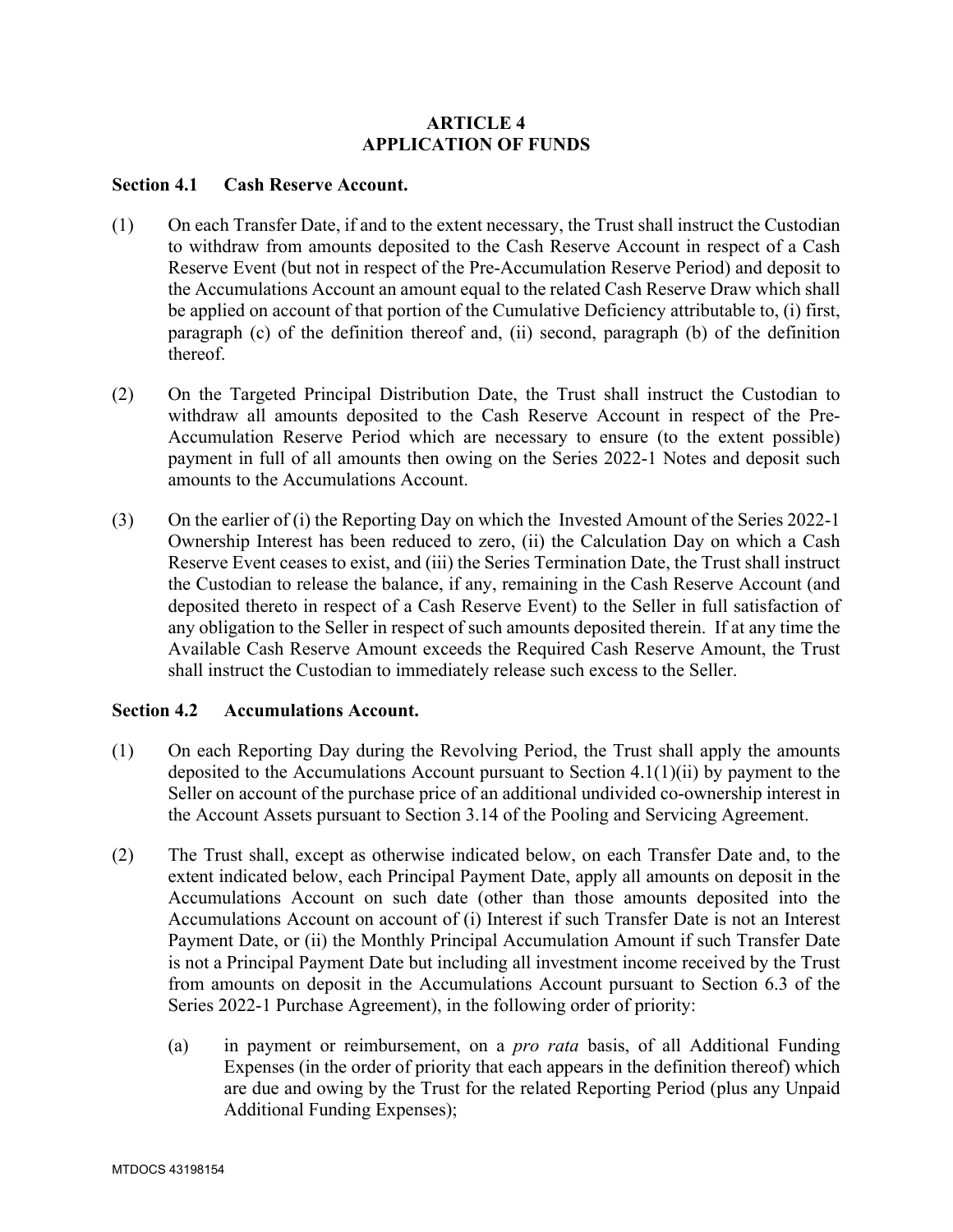- (b) from and after the occurrence and during the continuance of a Related Event of Possession, in payment or reimbursement of all costs, charges and expenses of and incidental to the appointment of a Receiver in respect of the Related Asset Interests (including legal fees and disbursements on a solicitor and his own client basis) and the exercise by such Receiver or the Indenture Trustee of all or any of the powers granted to them under the Trust Indenture, including the reasonable remuneration of such Receiver or any agent or employee of such Receiver or any agent of the Indenture Trustee and all outgoings properly paid by such Receiver or the Indenture Trustee in exercising their powers;
- (c) in payment, on a *pro rata* basis, of all Interest (plus any Unpaid Interest Payments) which has accrued and is due and payable on such Transfer Date by the Trust in accordance with the Class A Notes;
- (d) in payment, on a *pro* rata basis, of all Interest (plus any Unpaid Interest Payments) which has accrued and is due and payable on such Transfer Date by the Trust in accordance with the Class B Notes;
- (e) in payment, on a *pro* rata basis, of all Interest (plus any Unpaid Interest Payments) which has accrued and is due and payable on such Transfer Date by the Trust in accordance with the Class C Notes;
- (f) on each Principal Payment Date, in payment, on a *pro rata* basis, of any amounts owing in respect of principal on the Class A Notes;
- (g) on each Principal Payment Date after the principal amount of the Class A Notes has been paid in full, in payment, on a *pro rata* basis, of any amounts owing in respect of principal on the Class B Notes;
- (h) on each Principal Payment Date after the principal amount of the Class A Notes and the Class B Notes has been paid in full, in payment, on a *pro rata* basis, of any amounts owing in respect of principal on the Class C Notes;
- (i) in or toward the payment of all other amounts properly incurred and owing by the Trust in respect of the Series 2022-1 Ownership Interest and not otherwise specified above; and
- (j) subject to Section 4.2(3), the balance shall be held by the Trust in the Accumulations Account, unless invested in Eligible Investments, and applied towards any payments required to be made on the next Transfer Date in accordance with the foregoing.
- (3) On the earlier of the first Reporting Day on which the Invested Amount of the Series 2022-1 Ownership Interest has been reduced to zero, and the Series Termination Date, the balance, if any, remaining in the Accumulations Account shall be paid to the Financial Services Agent as a financial services fee (inclusive of any applicable goods and services tax or similar tax).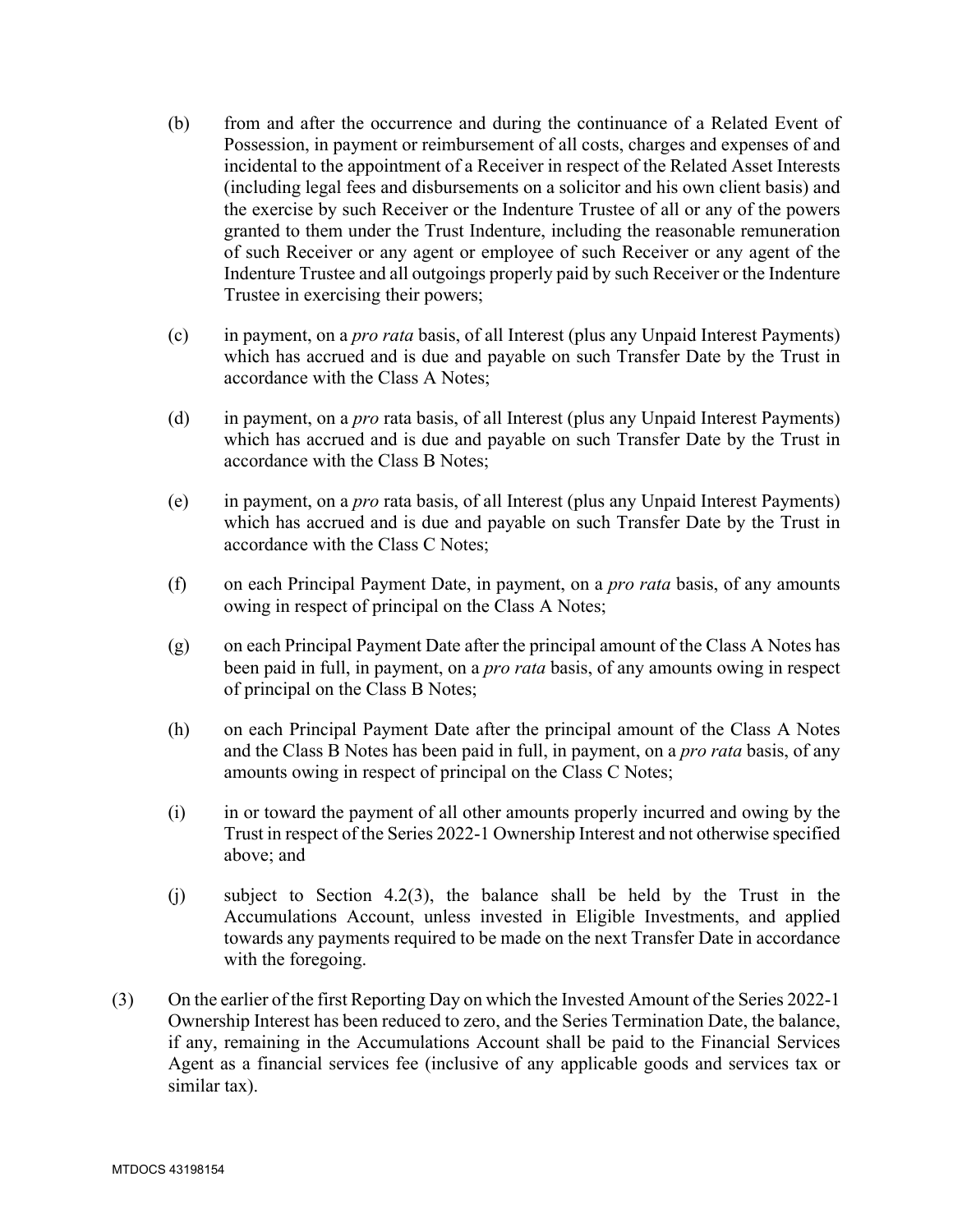## **ARTICLE 5 GENERAL**

#### **Section 5.1 Confirmation of Trust Indenture.**

The Trust Indenture as supplemented by this Supplemental Indenture, shall and does continue in full force and effect, otherwise unamended, and the Trust Indenture, as so supplemented together with all the grants created thereby, are hereby ratified and confirmed.

#### **Section 5.2 Obligations of the Trust.**

Nothing contained in this Supplemental Indenture shall in any way modify or relieve the Trust from its obligations to carry out its covenants contained in the Trust Indenture.

### **Section 5.3 Acceptance.**

The Indenture Trustee hereby accepts the trust in this Supplemental Indenture declared and provided for and agrees to perform the same on the terms and conditions herein set forth.

#### **Section 5.4 Payments.**

Any payment of principal, interest and other amounts on any Series 2022-1 Note which is required to be paid on a day other than a Business Day shall be payable on the next succeeding Business Day without adjustment for interest thereon and such payment shall be deemed to have been made with the same force and effect as if made on the day that payment was required to be made in the absence of this Section.

### **Section 5.5 Limitation of Liability of Issuer Trustee.**

This Supplemental Indenture, and every deed, transfer, assignment, agreement or other instrument made pursuant hereto including, without limitation, the Series 2022-1 Notes, made or purporting to be made by or creating an obligation of the Trust or the Issuer Trustee on behalf of, or as trustee of, the Trust shall be deemed and construed for all purposes as if made by the Issuer Trustee, in and only in its capacity as trustee of the Trust. Any obligations of the Issuer Trustee hereunder or thereunder are non-recourse to the Issuer Trustee in its personal capacity and limited solely to the assets of the Trust. No other property or assets of the Issuer Trustee, whether owned by it in its personal capacity or otherwise, will be subject to levy, execution or other enforcement procedure with regard to any obligation under this Supplemental Indenture or any other such deed, transfer, assignment, agreement or other instrument. There will be no further liability against the Issuer Trustee.

### **Section 5.6 Execution in Counterparts.**

This Supplemental Indenture may be executed (whether manually or electronically) in several counterparts, each of which when so executed shall be deemed to be an original and the counterparts together shall constitute one and the same instrument. Any signature on behalf of the Trust or the Series 2022-1 Issuing and Paying Agent of a Series 2022-1 Note may be manual or electronic and delivery of such executed Series 2022-1 Note by e-mail transmission or other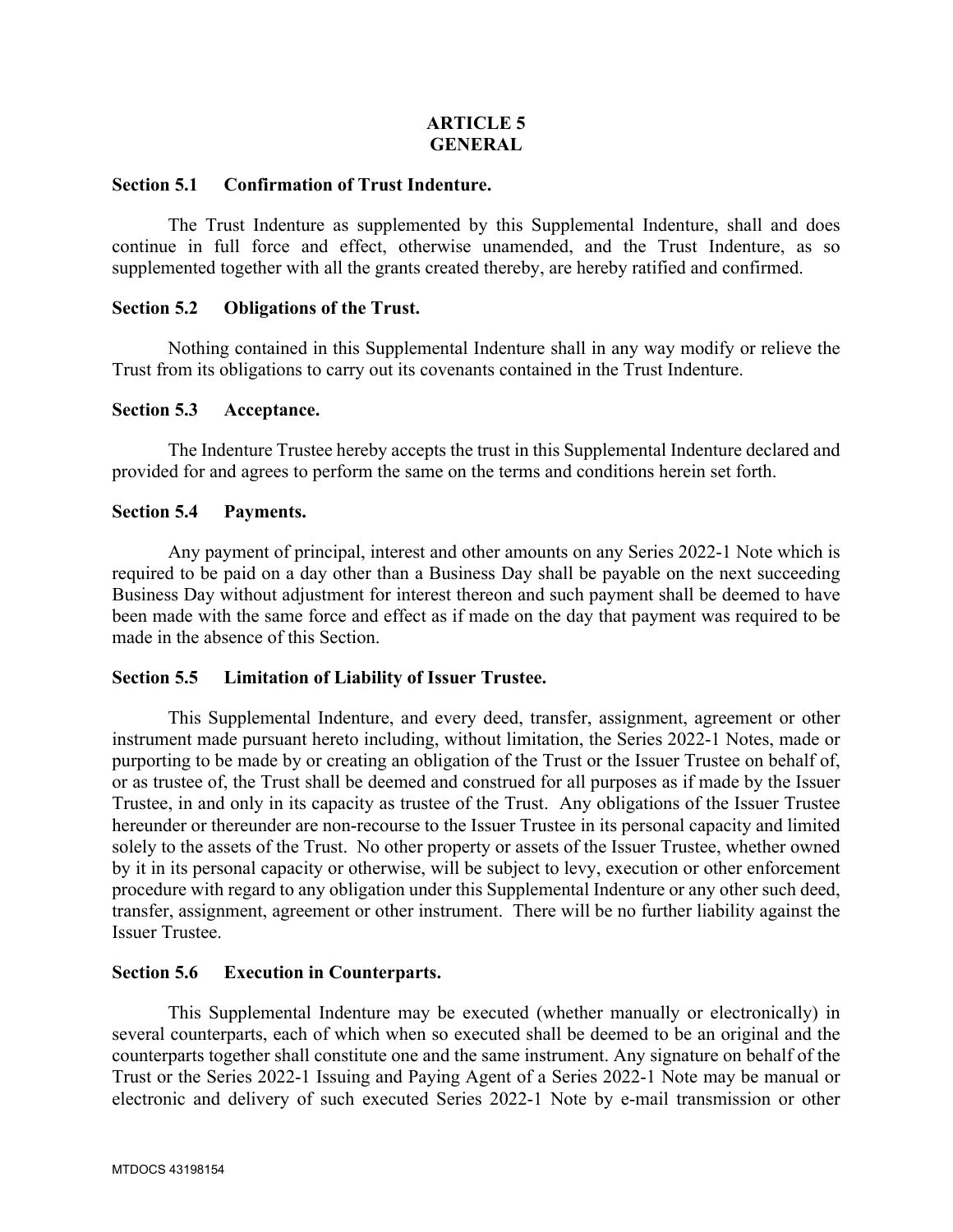electronically scanned method of delivery shall be as effective as delivery of a manually executed copy of such Series 2022-1 Note.

## **Section 5.7 Formal Date.**

For purpose of convenience, this Supplemental Indenture may be referred to as bearing a formal date of January 27, 2022, irrespective of the actual date of its execution.

## **Section 5.8 Delivery of Executed Copies.**

Each party acknowledges delivery of an executed copy of this Supplemental Indenture.

# [SIGNATURE PAGES TO FOLLOW]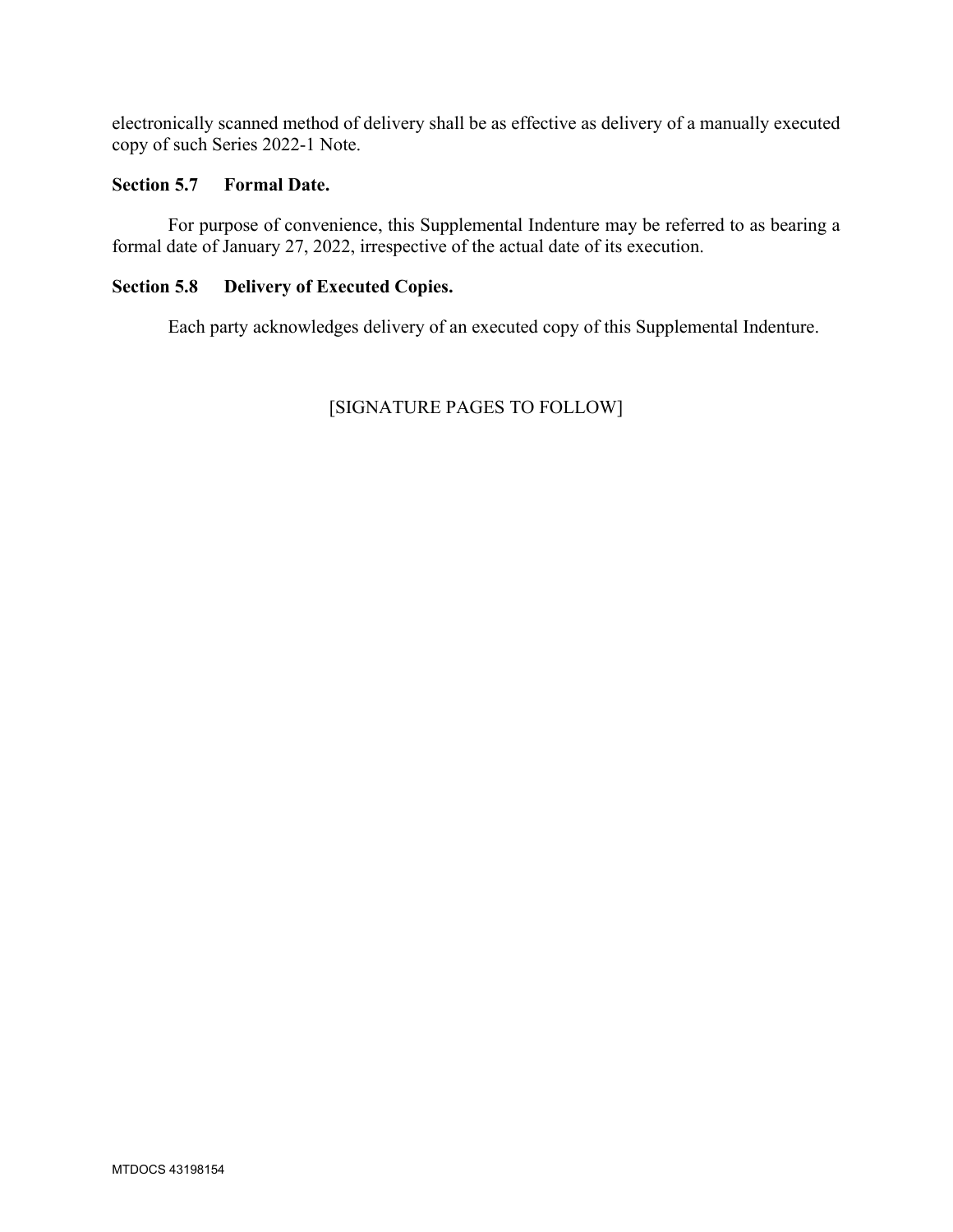**IN WITNESS WHEREOF** the parties hereto have duly executed this Supplemental Indenture.

### **CARDS II TRUST**, by **MONTREAL TRUST COMPANY OF CANADA**, as Issuer Trustee

By: */s/ Scott Markham*  Name: Scott Markham Title: Authorized Signatory

By: */s/ Shelley Bloomberg*  Name: Shelley Bloomberg Title: Authorized Signatory

### **BNY TRUST COMPANY OF CANADA, as Indenture** Trustee

By: */s/ Paul Boyce* 

Name: Paul Boyce Title: Director

## **CANADIAN IMPERIAL BANK OF COMMERCE**, as NIP Agent

By: */s/ Scott Allen* 

Name: Scott Allen Title: Authorized Signatory

*2022-1 Supplemental Indenture*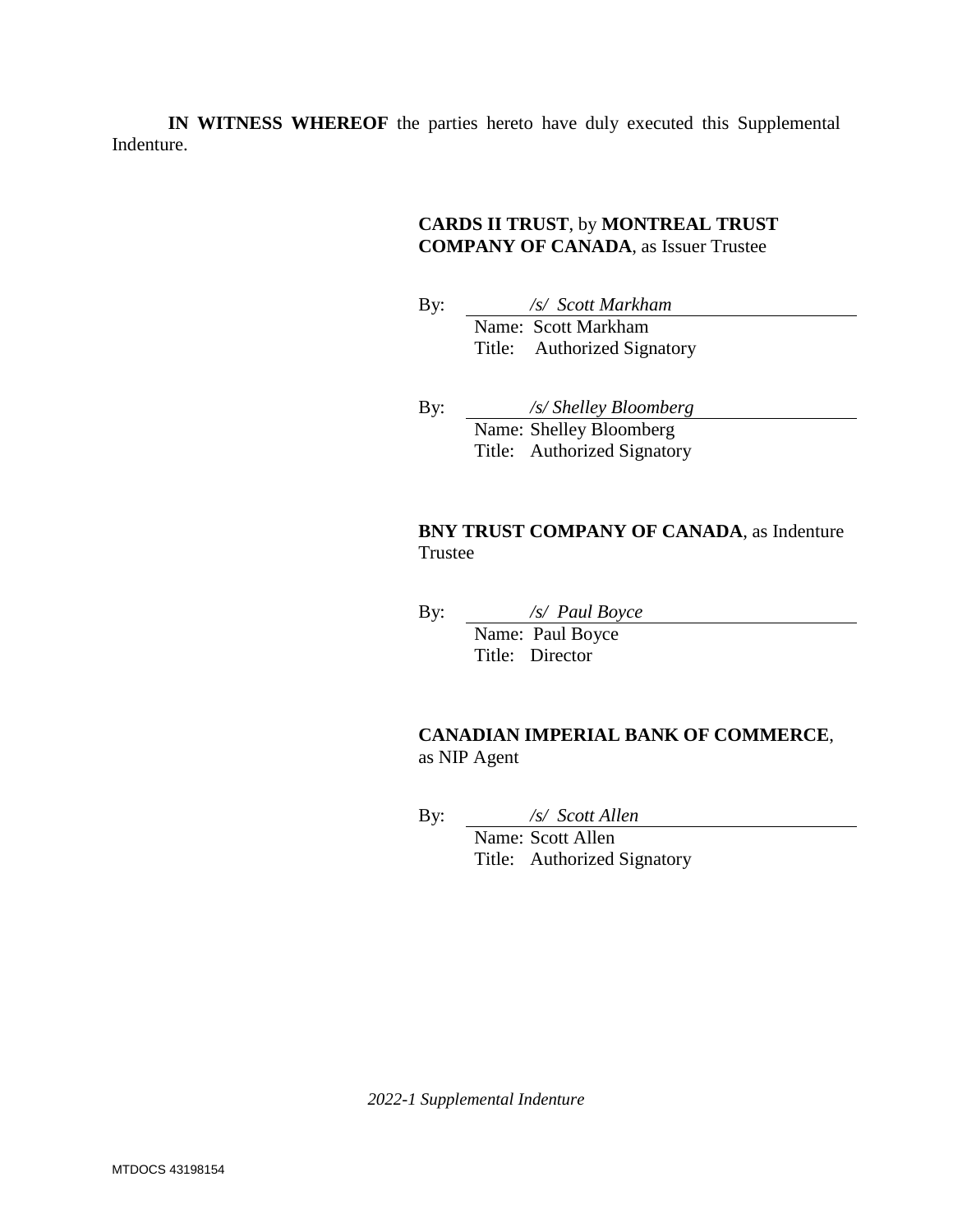# **SCHEDULE "1"**

# **FORM OF CLASS A NOTE**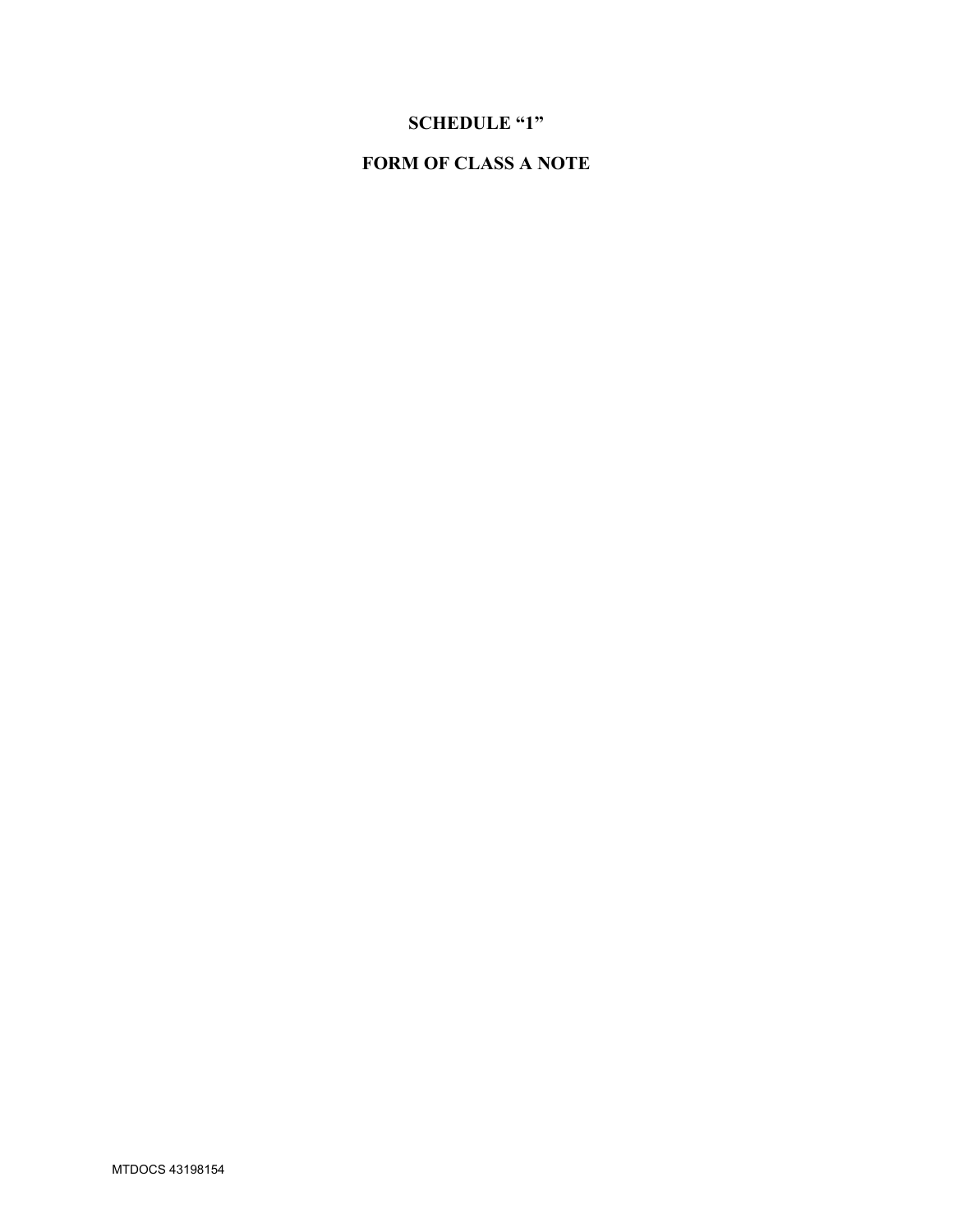#### **CARDS II TRUST 2.229% CREDIT CARD RECEIVABLES-BACKED CLASS A MEDIUM TERM NOTE, SERIES 2022-1**

**Issue Date Maturity Date - January 15, 2028 January 27, 2022 Targeted Principal Distribution Date - January 15, 2025 CUSIP No. 14161GCB4 ISIN No. CA14161GCB47** 

#### **CARDS II TRUST (the "Trust") for value received and subject to the following, hereby promises to pay on the Maturity Date (or such earlier date or dates provided for in the Trust Indenture described below) to or to the order of CDS & Co.**

the principal sum of \$1,500,000,000 in lawful money of Canada (or such lesser amount as may be payable if principal repayments have been made prior to the Maturity Date) with interest payable semi-annually (except during an Amortization Period) at the rate of 2.229% per annum in arrears on each Interest Payment Date, after as well as before default and judgment with interest on overdue interest at the same rate and in accordance with, and to the extent provided in the Supplemental Indenture (as hereinafter defined and referred to) relating to this 2.229% Credit Card Receivables-Backed Class A Medium Term Note, Series 2022-1 including, without limitation, Section 2.1 thereof.

This 2.229% Credit Card Receivables-Backed Class A Medium Term Note, Series 2022-1 is one of the duly authorized Series 2022-1 Notes of the Trust issued under the trust indenture made as of September 16, 2004, as supplemented by a first general supplemental indenture made as of February 8, 2008, a second general supplemental indenture made as of April 15, 2010, a third general supplemental indenture made as of January 10, 2011, a fourth general supplemental indenture dated as of May 24, 2011 and a fifth general supplemental indenture dated as of January 23, 2015, as further supplemented by the supplemental indenture made as of January 27, 2022 (the "Supplemental Indenture") relating to the Series 2022-1 Notes among the Trust, by Montreal Trust Company of Canada, as Issuer Trustee, BNY Trust Company of Canada, as Indenture Trustee, and Canadian Imperial Bank of Commerce, as Note Issuance and Payment Agent (the said trust indenture and Supplemental Indenture, as further amended and supplemented by instruments supplemental thereto, are hereinafter referred to as the "Trust Indenture"). Capitalized terms not defined herein shall have the meanings ascribed to them in the Trust Indenture. Reference is hereby made to the Trust Indenture for the rights of the holders of the Series 2022-1 Notes issued and to be issued thereunder. The Issuer Trustee has entered into the Trust Indenture and issued this 2.229% Credit Card Receivables-Backed Class A Medium Term Note, Series 2022-1 in its capacity as the issuer trustee of the Trust and not in its personal capacity. Except as otherwise provided in the Trust Indenture, the liability of the Issuer Trustee hereunder and under the Trust Indenture is limited to the assets of the Trust. No other property or assets of the Issuer Trustee, whether owned by it in its personal capacity or otherwise, will be subject to levy, execution or other enforcement procedures with regard to any obligation hereunder or under the Trust Indenture. This 2.229% Credit Card Receivables-Backed Class A Medium Term Note, Series 2022-1 shall be governed by and construed in accordance with the laws of the Province of Ontario and the laws of Canada applicable therein.

Certified for and on behalf of **CARDS II TRUST** by its Note Issuance and Payment Agent, **CANADIAN IMPERIAL BANK OF COMMERCE** 

Per: Per:

Date of Certification: Per:

**CARDS II TRUST**, by **MONTREAL TRUST COMPANY OF CANADA**, as Issuer Trustee

Authorized Signing Officer Authorized Signing Officer Authorized Signing Officer

Authorized Signing Officer

THIS 2.229% CREDIT CARD RECEIVABLES-BACKED CLASS A MEDIUM TERM NOTE, SERIES 2022-1 SHALL BECOME VALID ONLY WHEN MANUALLY CERTIFIED BY CANADIAN IMPERIAL BANK OF COMMERCE, AS NOTE ISSUANCE AND PAYMENT AGENT, BY ONE OF ITS EMPLOYEES DULY AUTHORIZED FOR THAT PURPOSE, AS DESIGNATED SIGNATORY.

Unless this certificate is presented by an authorized representative of CDS Clearing and Depository Services Inc. ("CDS") to CARDS II Trust (the "Issuer") or its agent for registration of transfer, exchange or payment, and any certificate issued in respect thereof is registered in the name of CDS  $\&$  CO., or in such other name as is requested by an authorized representative of CDS, and any payment is made to CDS & CO. or to such other entity as is requested by an authorized representative of CDS, ANY TRANSFER, PLEDGE OR OTHER USE HEREOF FOR VALUE OR OTHERWISE BY OR TO ANY PERSON IS WRONGFUL since the registered holder hereof, CDS & CO., has a property interest in the securities represented by this certificate herein and it is a violation of its rights for another person to hold, transfer or deal with this certificate.

UNLESS PERMITTED UNDER SECURITIES LEGISLATION, THE HOLDER OF THIS SECURITY MUST NOT TRADE THE SECURITY BEFORE MAY 28, 2022.

MTDOCS 43198154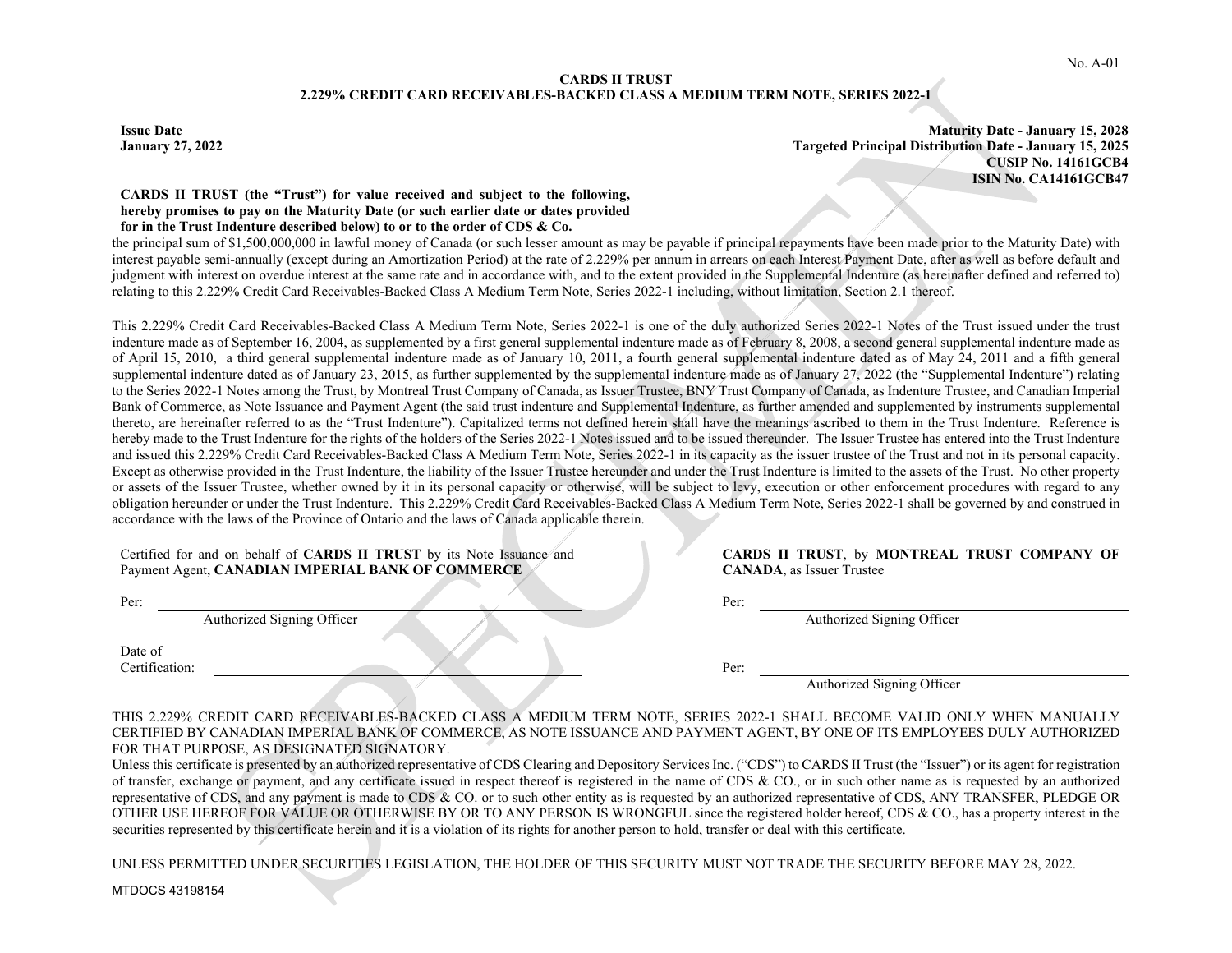# **SCHEDULE "2"**

# **FORM OF CLASS B NOTE**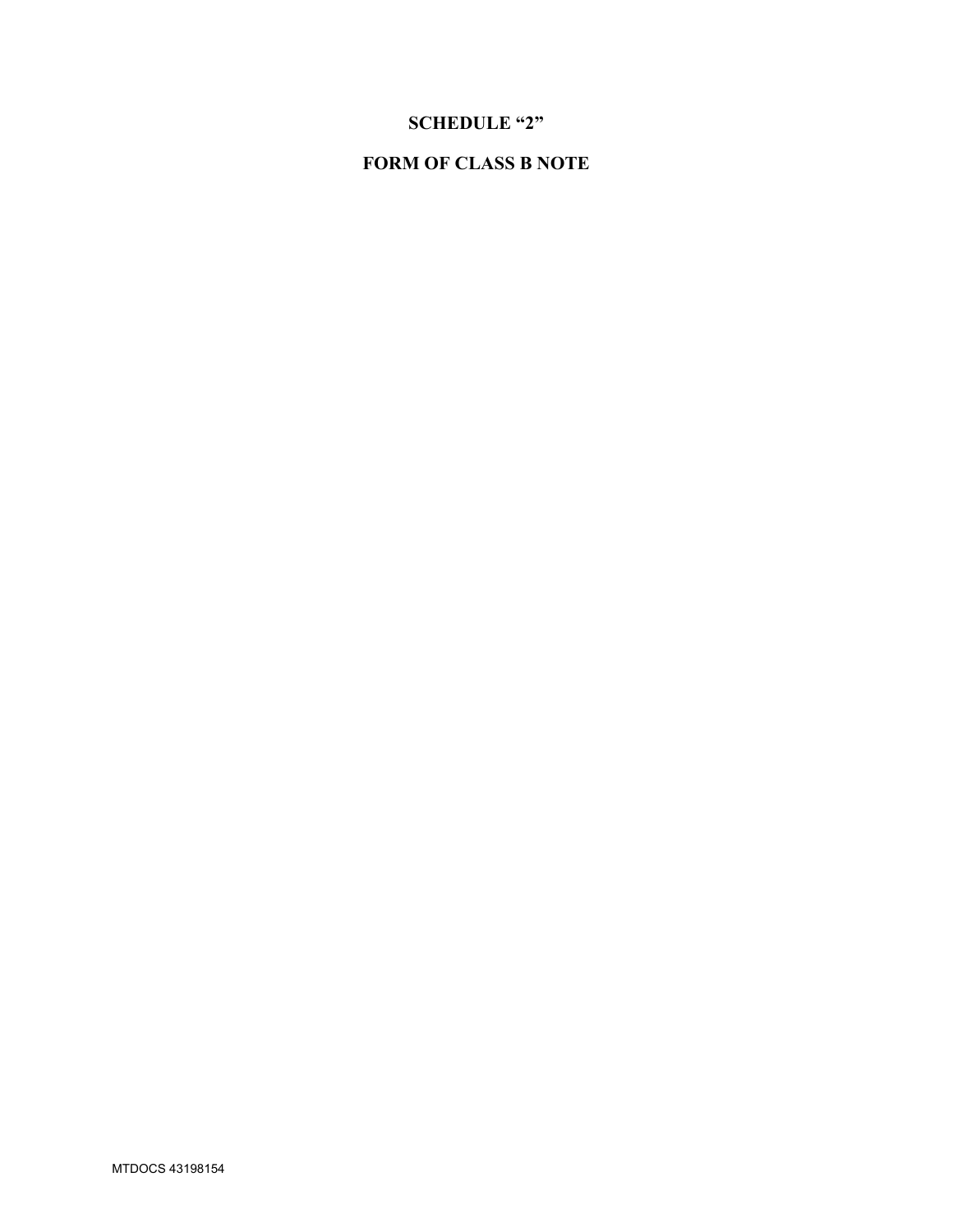#### **CARDS II TRUST 2.809% CREDIT CARD RECEIVABLES-BACKED CLASS B MEDIUM TERM NOTE, SERIES 2022-1**

**Issue Date Maturity Date - January 15, 2028 January 27, 2022 Targeted Principal Distribution Date - January 15, 2025 CUSIP No. 14161ZDC9 ISIN No. CA14161ZDC91** 

#### **CARDS II TRUST (the "Trust") for value received and subject to the following, hereby promises to pay on the Maturity Date (or such earlier date or dates provided for in the Trust Indenture described below) to or to the order of CDS & Co.**

the principal sum of \$76,820,000 in lawful money of Canada (or such lesser amount as may be payable if principal repayments have been made prior to the Maturity Date) with interest payable semi-annually (except during an Amortization Period) at the rate of 2.809% per annum in arrears on each Interest Payment Date, after as well as before default and judgment with interest on overdue interest at the same rate and in accordance with, and to the extent provided in the Supplemental Indenture (as hereinafter defined and referred to) relating to this 2.809% Credit Card Receivables-Backed Class B Medium Term Note, Series 2022-1 including, without limitation, Section 2.1 thereof.

This 2.809% Credit Card Receivables-Backed Class B Medium Term Note, Series 2022-1 is one of the duly authorized Series 2022-1 Notes of the Trust issued under the trust indenture made as of September 16, 2004, as supplemented by a first general supplemental indenture made as of February 8, 2008, a second general supplemental indenture made as of April 15, 2010, a third general supplemental indenture made as of January 10, 2011, a fourth general supplemental indenture dated as of May 24, 2011 and a fifth general supplemental indenture dated as of January 23, 2015, as further supplemented by the supplemental indenture made as of January 27, 2022 (the "Supplemental Indenture") relating to the Series 2022-1 Notes among the Trust, by Montreal Trust Company of Canada, as Issuer Trustee, BNY Trust Company of Canada, as Indenture Trustee, and Canadian Imperial Bank of Commerce, as Note Issuance and Payment Agent (the said trust indenture and Supplemental Indenture, as further amended and supplemented by instruments supplemental thereto, are hereinafter referred to as the "Trust Indenture"). Capitalized terms not defined herein shall have the meanings ascribed to them in the Trust Indenture. Reference is hereby made to the Trust Indenture for the rights of the holders of the Series 2022-1 Notes issued and to be issued thereunder. The Issuer Trustee has entered into the Trust Indenture and issued this 2.809% Credit Card Receivables-Backed Class B Medium Term Note, Series 2022-1 in its capacity as the issuer trustee of the Trust and not in its personal capacity. Except as otherwise provided in the Trust Indenture, the liability of the Issuer Trustee hereunder and under the Trust Indenture is limited to the assets of the Trust. No other property or assets of the Issuer Trustee, whether owned by it in its personal capacity or otherwise, will be subject to levy, execution or other enforcement procedures with regard to any obligation hereunder or under the Trust Indenture. This 2.809% Credit Card Receivables-Backed Class B Medium Term Note, Series 2022-1 shall be governed by and construed in accordance with the laws of the Province of Ontario and the laws of Canada applicable therein.

Certified for and on behalf of **CARDS II TRUST** by its Note Issuance and Payment Agent, **CANADIAN IMPERIAL BANK OF COMMERCE** 

Authorized Signing Officer Authorized Signing Officer

| Date of        |  |      |
|----------------|--|------|
| Certification: |  | Per: |

|  |                                   | CARDS II TRUST, by MONTREAL TRUST COMPANY OF |  |  |
|--|-----------------------------------|----------------------------------------------|--|--|
|  | <b>CANADA</b> , as Issuer Trustee |                                              |  |  |

Per: Per: Perix Perix Perix Perix Perix Perix Perix Perix Perix Perix Perix Perix Perix Perix Perix Perix Perix Perix Perix Perix Perix Perix Perix Perix Perix Perix Perix Perix Perix Perix Perix Perix Perix Perix Perix Pe

Authorized Signing Officer

THIS 2.809% CREDIT CARD RECEIVABLES-BACKED CLASS B MEDIUM TERM NOTE, SERIES 2022-1 SHALL BECOME VALID ONLY WHEN MANUALLY CERTIFIED BY CANADIAN IMPERIAL BANK OF COMMERCE, AS NOTE ISSUANCE AND PAYMENT AGENT, BY ONE OF ITS EMPLOYEES DULY AUTHORIZED FOR THAT PURPOSE, AS DESIGNATED SIGNATORY.

Unless this certificate is presented by an authorized representative of CDS Clearing and Depository Services Inc. ("CDS") to CARDS II Trust (the "Issuer") or its agent for registration of transfer, exchange or payment, and any certificate issued in respect thereof is registered in the name of CDS  $\&$  CO., or in such other name as is requested by an authorized representative of CDS, and any payment is made to CDS & CO. or to such other entity as is requested by an authorized representative of CDS, ANY TRANSFER, PLEDGE OR OTHER USE HEREOF FOR VALUE OR OTHERWISE BY OR TO ANY PERSON IS WRONGFUL since the registered holder hereof, CDS & CO., has a property interest in the securities represented by this certificate herein and it is a violation of its rights for another person to hold, transfer or deal with this certificate.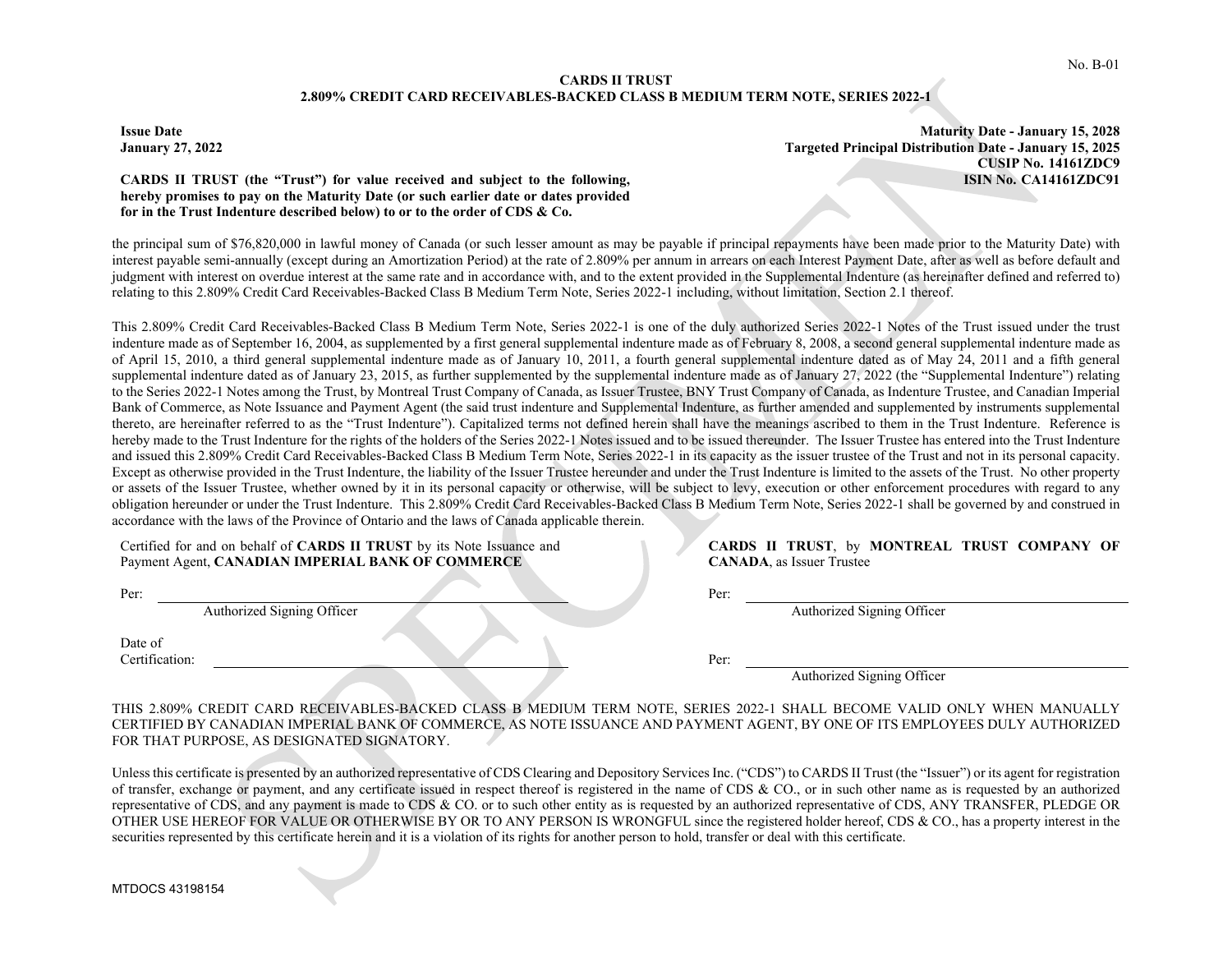# **SCHEDULE "3"**

# **FORM OF CLASS C NOTE**